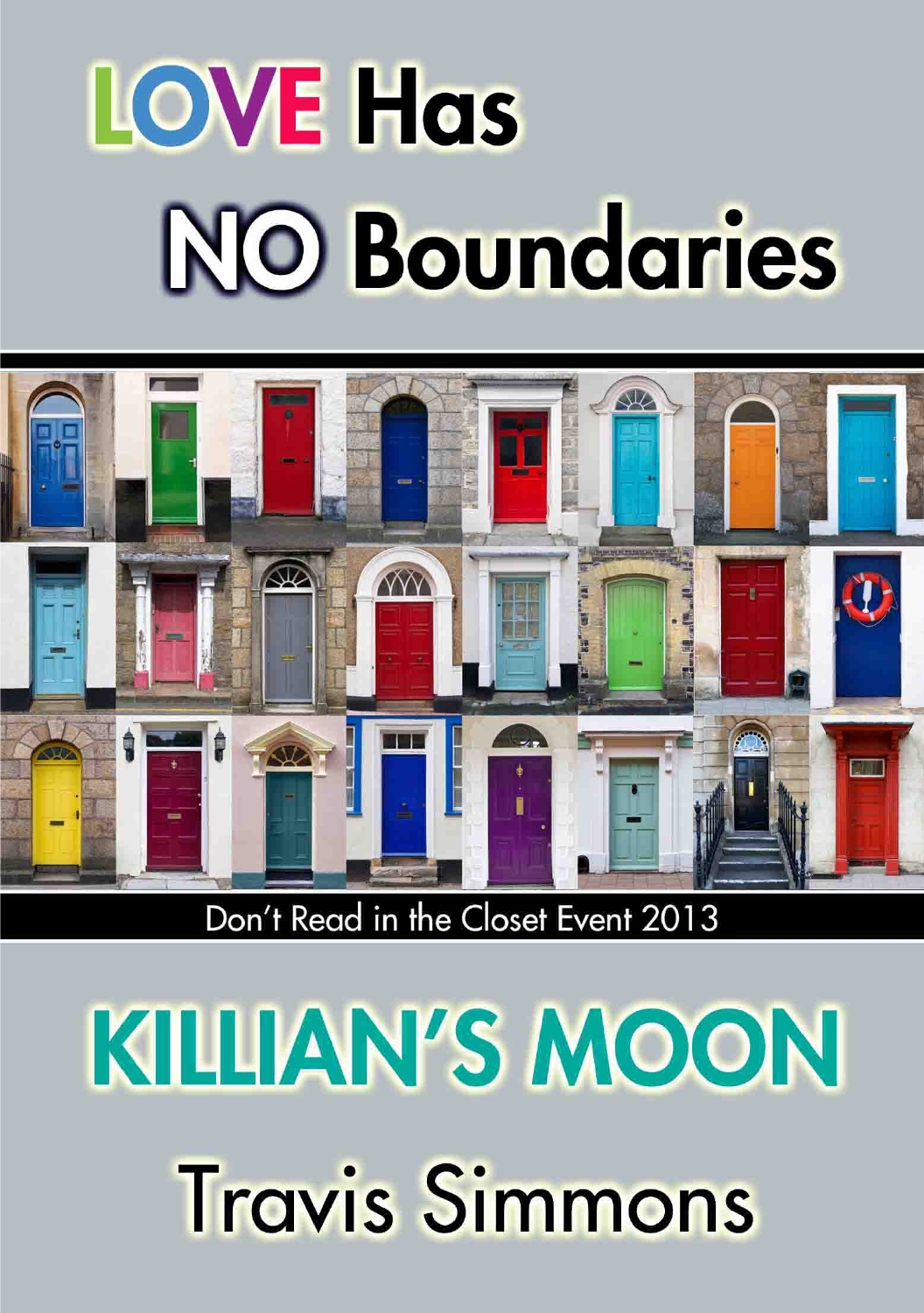## **Love Has No Boundaries**

*An M/M Romance series*

## **KILLIAN'S MOON**

## **By Travis Simmons**

### **Introduction**

The story you are about to read celebrates love, sex and romance between men. It is a product of the *Love Has No Boundaries* promotion sponsored by the *Goodreads M/M Romance Group* and is published as a free gift to you.

## **What Is Love Has No Boundaries?**

The *Goodreads M/M Romance Group* invited members to choose a photo and pen a letter asking for a short M/M romance story inspired by the image; authors from the group were encouraged to select a letter and write an original tale. The result was an outpouring of creativity that shone a spotlight on the special bond between M/M romance writers and the people who love what they do.

A written description of the image that inspired this story is provided along with the original request letter. If you'd like to view the photo, please feel free to join the [Goodreads M/M Romance Group](http://www.goodreads.com/group/show/20149-m-m-romance) and visit the discussion section: *Love Has No Boundaries*.

Whether you are an avid M/M romance reader or new to the genre, you are in for a delicious treat.

#### **Words of Caution**

This story may contain sexually explicit content and is **intended for adult readers.** It may contain content that is disagreeable or distressing to some readers. The *M/M Romance Group* strongly recommends that each reader review the General Information section before each story for story tags as well as for content warnings.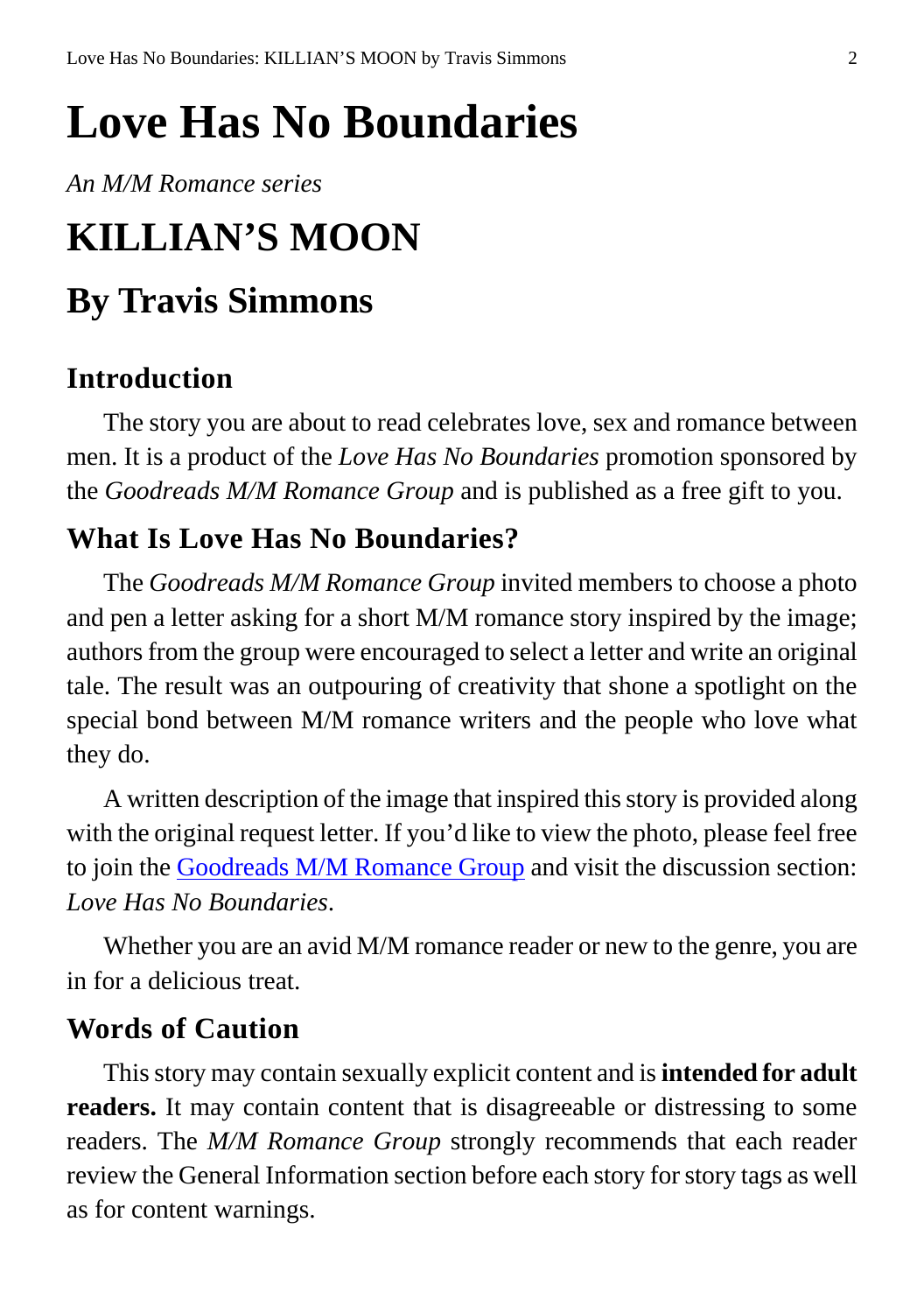This story is a work of fiction. Names, characters, places and incidents are the products of the author's imagination or are used fictitiously. Any resemblance to actual events, locales, or persons, living or dead, is entirely coincidental.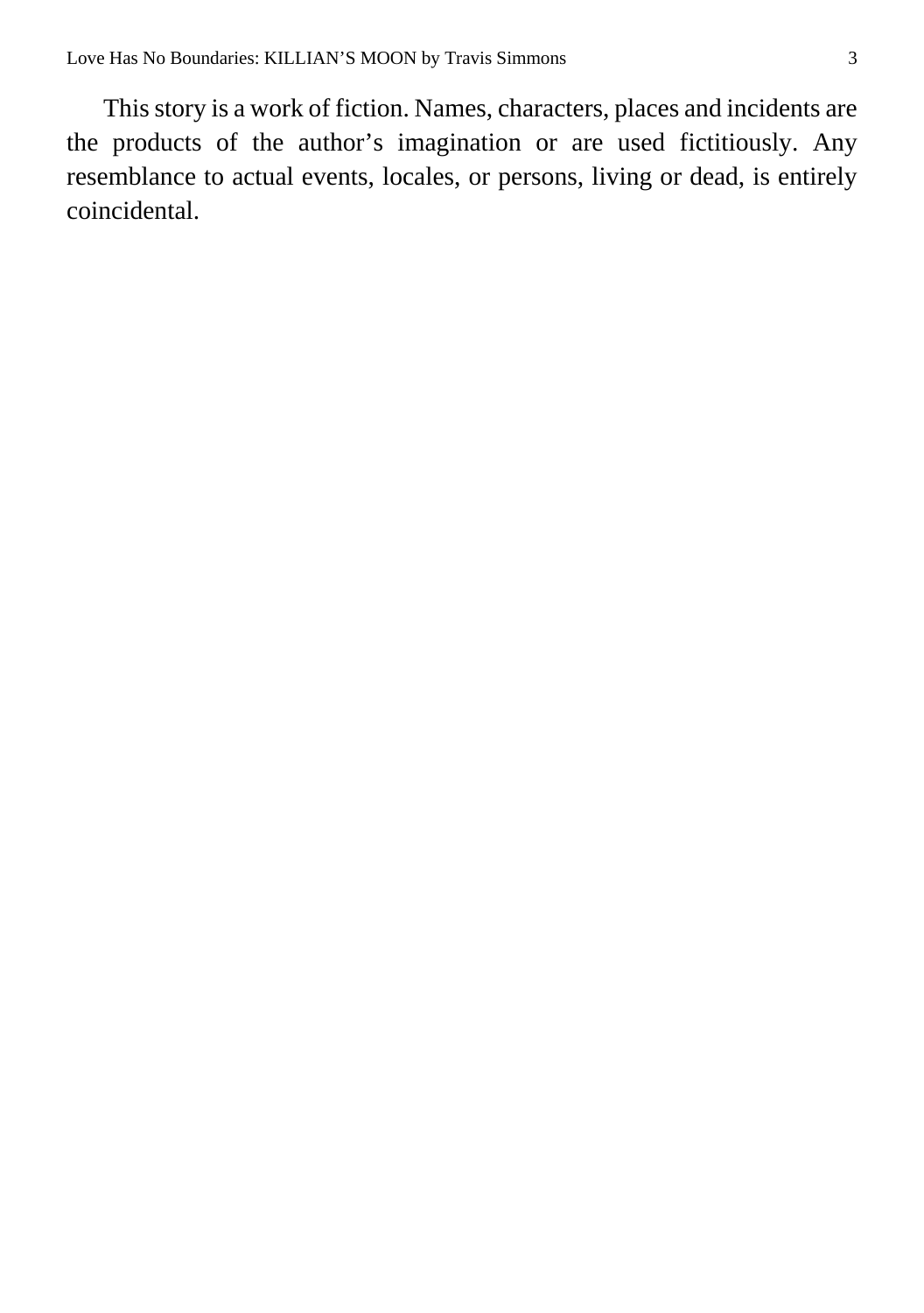All rights reserved worldwide.

This eBook may be distributed freely in its entirety courtesy of the *Goodreads M/M Romance Group*. This eBook may not be sold, manipulated or reproduced in any format without the express written permission of the author.

Killian's Moon, Copyright © 2013 Travis Simmons

Cover Design by Goodreads M/M Romance Group

This ebook is published by the *M/M Romance Group* and is not directly endorsed by or affiliated with Goodreads Inc.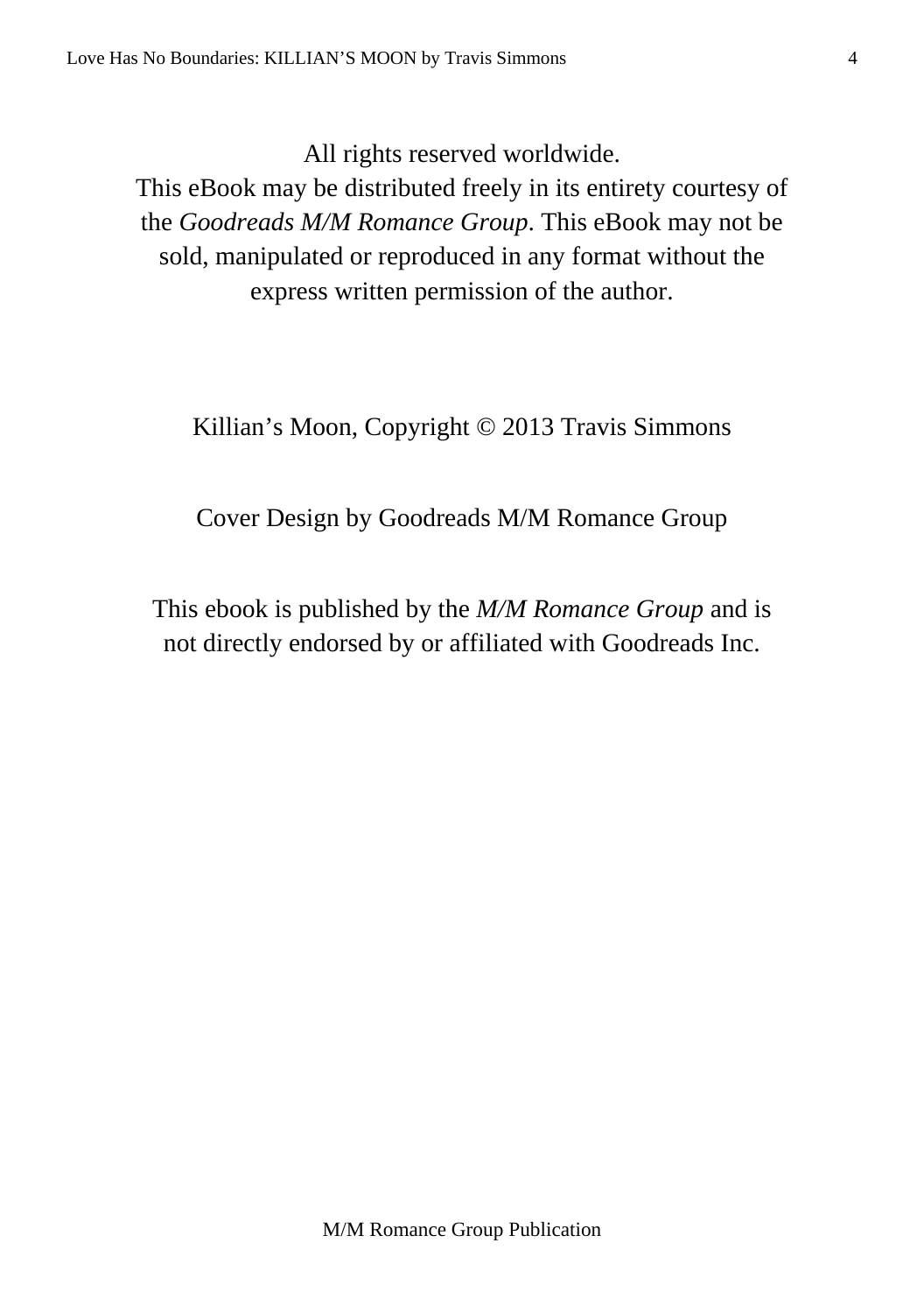## **KILLIAN'S MOON By Travis Simmons**

### **Photo Description**

Two men stand in a dark room, firelight creating a backdrop on a whitewashed wall behind them. They are staring into each other's eyes like they are the only two in the world that understand one another. They are in a strong, passionate embrace that only comes with ease to people who know each other intimately.

#### **Story Letter**

He's going off to do this alone. And I have to let him. I know he's strong and capable and will be careful—as careful as he can afford to be. I know what the stakes are, and why I can't help him. But I have to hold him one more time, have to look into his eyes, remind him that he's taking my heart along for the ride.

I won't die if he doesn't make it back, but God knows I may never really live again either. If there are any kind of guardian spirits out there, please help him make it safely through—don't let this be the last time I feel him warm and alive and vibrant between my hands.

*So, Dear Author, I'd like a little action, some angst, and whatever ending you feel will fit. You can even let him not make it home, or make it home in bad shape, but the love and grief would have to be there (and I sure wouldn't turn down a HFN or HEA)*

*No BDSM in this relationship—they are trying to be equals, even though the guy speaking (on the right) is perhaps older or more experienced or has special skills or talents (and yes, those could be paranormal.). Historical, fantasy, sci-fi, or contemporary are all fine. First or third person narrative. Thanks,*

*Kaje*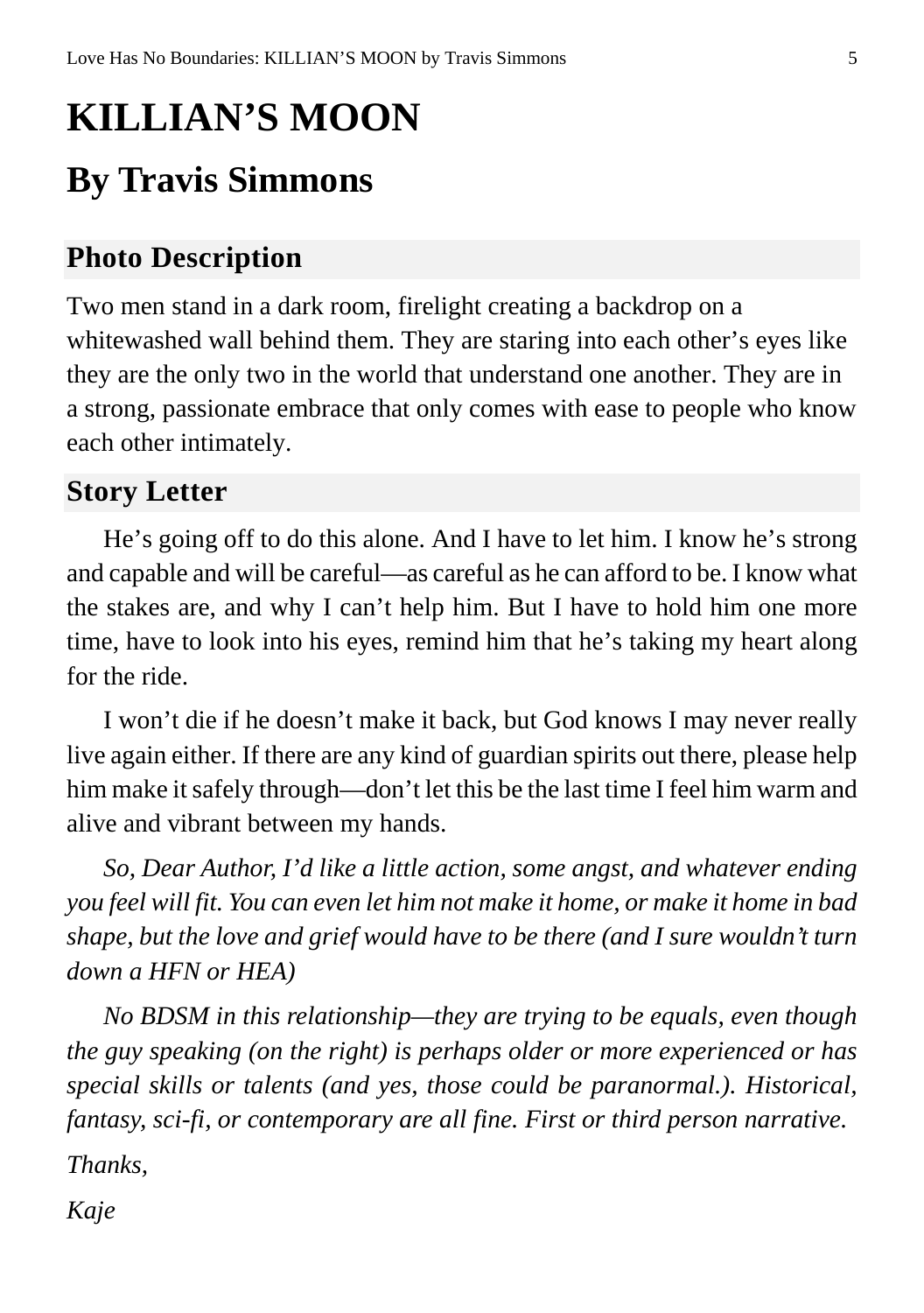## **Story Info**

**Genre:** science fiction

**Tags:** space farming, moon mining, lake house, summer romance, sci-fi author, reunited

**Word count:** 12,813

\*NB: This story was previously published in May 2013 by the author under the pseudonym Talus Ripley.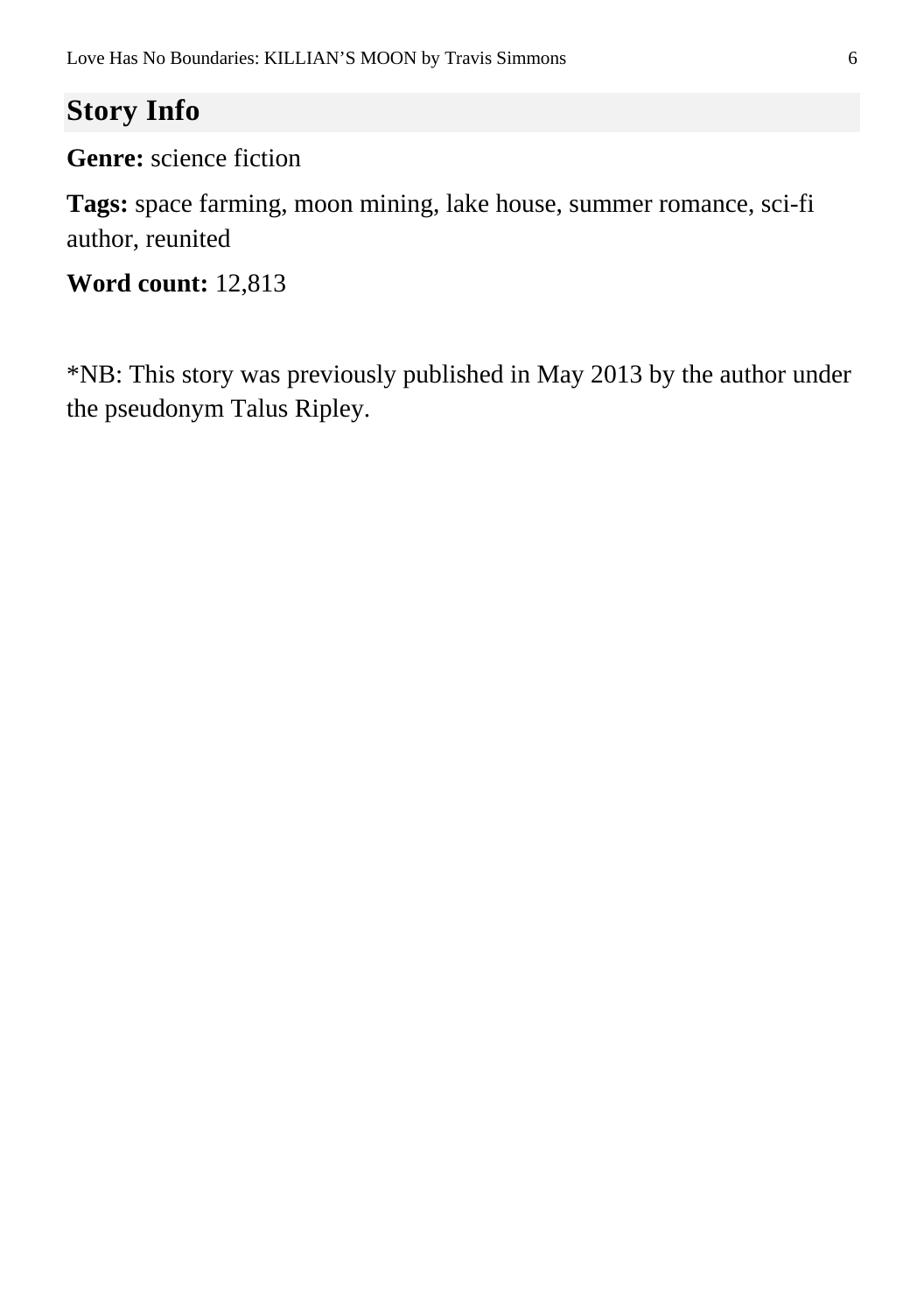## **KILLIAN'S MOON By Travis Simmons**

The holovision stops chirping and I sigh with relief, trying to relax back into sleep. When I wake up I must remember to change the settings to not let correspondences through so early.

"Taven, I see you." I haven't heard Killian's voice in two years, outside of dreams. Dreams where he doesn't turn into a shiftless vagabond whenever we start getting close. But that isn't like Killian; he likes to travel, and he likes to run when things start getting too real. Content that the dream is claiming me again, I relax back into the warm embrace of my bed imagining Killian wrapping me in his loving embrace, where there will be more than sex this time.

The holovision chirps again and I growl in protest.

"Go away," I mutter to myself.

"No," comes the voice again. I start coming to myself, realizing the voice is within my home, and talking to me. That's impossible.

"What has you so excited, Taven?" he asks. "Your sheets are tenting up pretty good."

And I *am* getting excited. The timbre of the voice brings back memories of trysts under the stars and it's almost like I can feel Killian moving inside of me in this half-sleeping state I'm in.

"Oh, for the love of God, *wake up!"* he insists.

I roll over with a moan to look at the incoming correspondence and smile when I see the familiar holographic face of Killian floating above the holovision.

"Hey there, sunshine!" The three-dimensional face smiles at me.

"What! Killian, what are you doing invading my holo?" I yelp, balling the blankets in my lap so he can't see my rising excitement.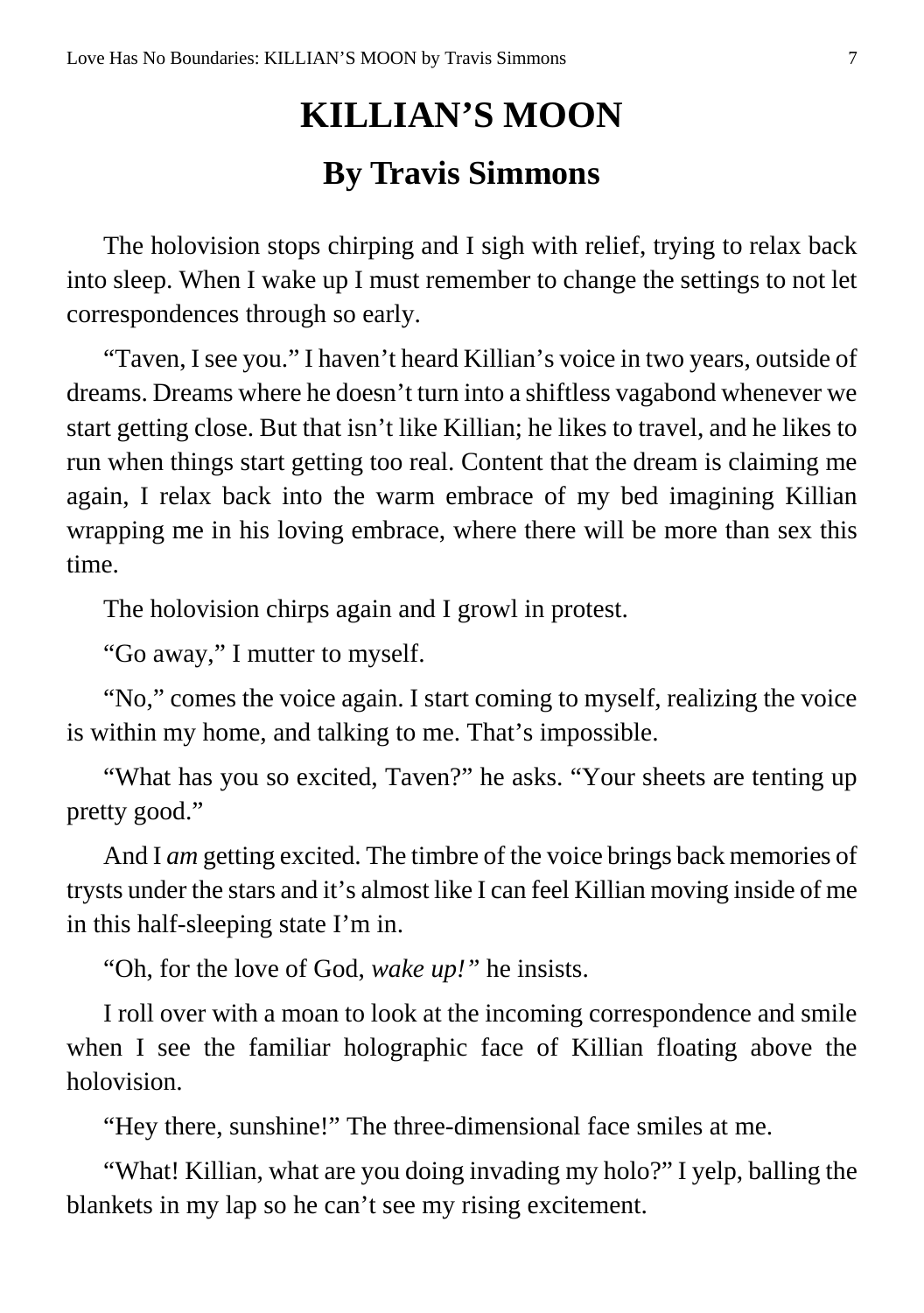"Too late, I've already seen it. And if you remember correctly, I'm one of the few people you programmed into your holo to have unapproved access. I can pop in on you anytime I want. Maybe I even watch you sleep!" His eyebrows knit together and he takes on a creepy look. "Wouldn't that be something?"

"I'm sure you'd enjoy it," I scoff, sitting up in bed and rubbing my tired eyes. I'm bone tired, one of those sleepy qualities that muffles the senses and makes everything seem like a waking dream. The fact that I'm talking to Killian for the first time in two years when he has done nothing but *plague* my dreams for the last couple months doesn't help the disorientation.

"Maybe I do. See, you never know."

I really wouldn't mind, but I quell that feeling. I have never shared a night with Killian, so if he's watching me sleep like a stalker, I guess that would be close to spending the night with him.

"Listen, tomorrow is my last day home before I have to go back to work, I thought maybe we could spend some time together."

Time together with Killian almost always translates into sex. I don't mind the meaningless sex, but I'm kinda getting too old for it. I am twenty-six cycles now, and I've had my fill of one-night stands and just sex. I feel the ticking of my biological clock and lately it has been growing rather loud. I don't want a life of just meaningless encounters any longer. The older I get, the more I feel I will never have a stable relationship, I will never have a husband and will die a withered old troll that's always on the outside looking in at happy couples. Not to mention, I've been thinking of Killian a lot too, and that complicates meaningless sex.

I want to settle down, and not with just anyone. I have been through several relationships and it always comes back to one thing: they aren't Killian Myles.

"So? What do you say?" He sounds nervous. I've never known Killian to be nervous before.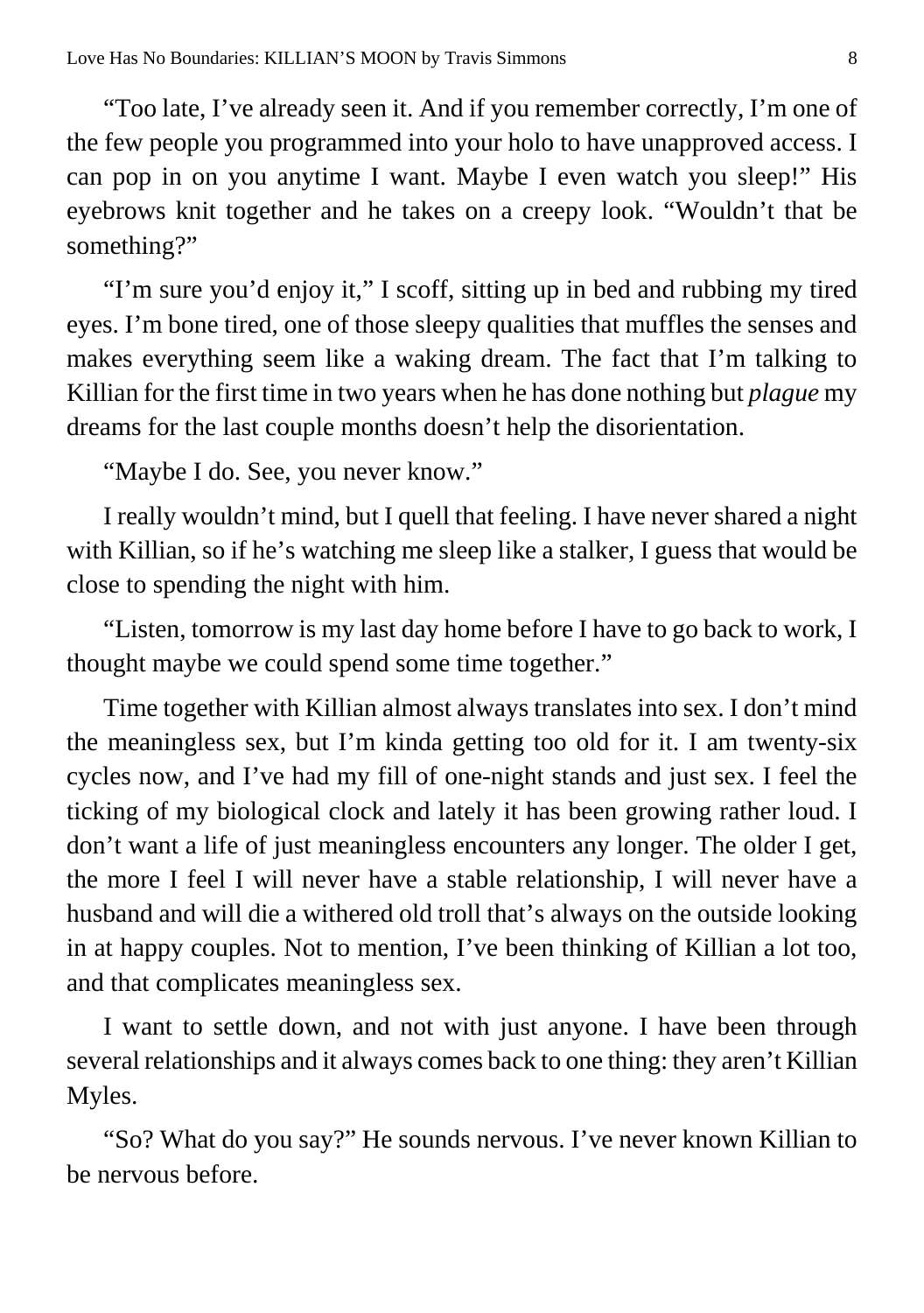I open my eyes, not realizing I had them closed in the first place, and look at his face. The expression is different. Normally, when he holos it's for sex, not for anything major. We are friends, we spend time together, we chat and have beers, but it has been two years since I've seen him, and part of me thought he was out of my life for good.

"It's okay if you don't want to," he says. "I just stopped in to the lake house to see if you were still around and if you wanted to hang out." His voice sounds dejected, but hard, like he is bracing himself for my rejection. That's most certainly not like Killian, and not the voice of someone who wants to get laid.

"No—yeah, I can come over. I need to shower first, though," I tell him. My curiosity is piqued. What can I say? Killian is acting strange, like something is up. After all we are friends, even if we end up in the sack together, and I wouldn't turn a friend down.

"Great! I will see you in a few." The holo shrinks out of existence until it is just a pinpoint of light that bobs up and down above the projector, happily waiting for the next incoming correspondence.

I force myself out of bed and to the shower. It's made slightly easier by the fact that I'm going to see Killian today in person instead of in my dreams. I set the shower timer for ten minutes before the UV-protection chemical phase of the shower kicks in.

I don't really take a long time picking out an outfit. If today is as warm as yesterday, I should go naked, but since that isn't decent, and invites the wrong kind of attention, I put on a pair of khaki shorts and a light blue shirt. I slip my sneakers on, lock the house up and head on my way.

It's been about a hundred years since the first SES vehicles were created, and fifty years since the last of the cars were made obsolete. Since then, people don't tend to tread the old paths and roads, instead sticking to in-home gyms to escape the sun's harmful rays, and take to the skies in their flying vehicles.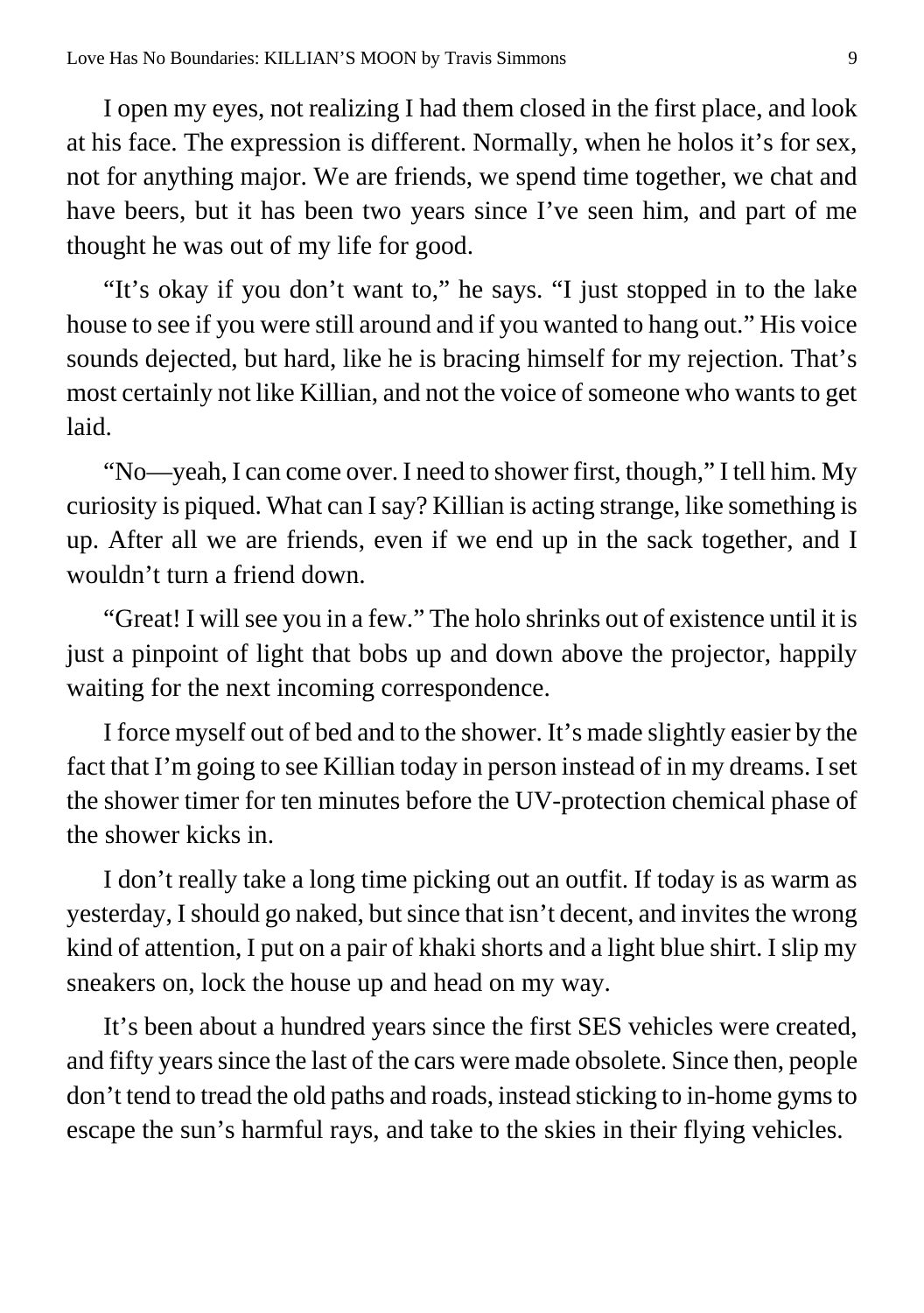The roads have largely gone back to nature. Sometimes it makes walking treacherous, and takes most of my attention. I can't really let myself focus on *where* I'm going if I want to get there unscathed.

I can't really think about Killian's correspondence until my feet lead me off the broken road and onto the wooded trail leading to the lake. Again, since people use their SES vehicles more often than walking, I follow game trails back to his home.

The dirt and stone crunches under my feet. The sun is warm enough today that sweat has soaked my shirt to my chest and back.

As I near his home, my heart starts racing. I can't count the number of times I have come this way hoping he would be home, and never finding him there. I always tell myself I came this way to enjoy the lake he offered for my use, but I can't lie to myself, I know that every time I've come here it was to see if he was home. I'm glad he hadn't been. If I had come here and found that he was home but hadn't contacted me, it would have caused a whole world of hurt I wasn't prepared to deal with, especially considering my developing feelings for him.

At times I feel desperate, like I'm stalking him, but he was the one who told me I could use the lake any time I wanted by accessing his beach. Even if that wasn't the reason my feet always brought me here.

In fact, the first time we met was late one summer night almost eight years ago. I had snuck through the woods to the lake. Not realizing there was a house so close, I stripped down and sank beneath the refreshing waves. I took in the sight of the moon, at that time it was whole—it was before the mining accident that blew a crater in the face of the moon—and I floated on my back, feeling the peace of the night wash over me. Crickets sang on the grassy shore, and in the distance I heard the lonesome hoot of an owl.

Killian had found me like that, my pale skin illuminated by the silvery light of the moon, the waves lapping around me, and my eyes closed. When he spoke it startled me and I nearly drowned. And I might have if he hadn't come in to help me.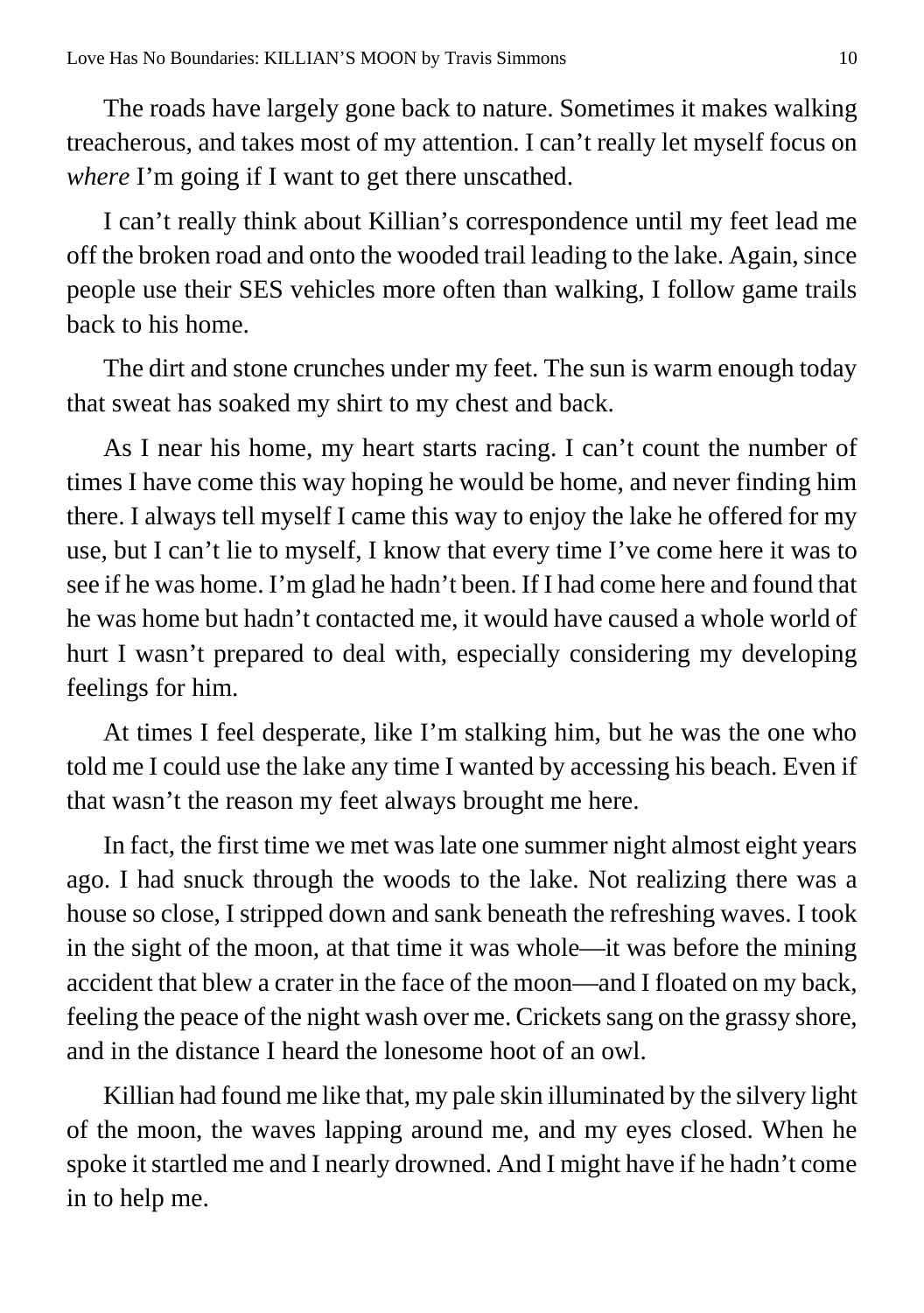Our friendship started then, and continued ever since. He was, and remains to this day, a man who prefers to smile and speaks about introverted topics. The type of person who is like a drug. The kind of person you wish you could be because he seems to have a handle on life. He knows what it is about, and he enjoys every second of it.

When I round the bend and see a light on in his house my heart skips a beat. I have to stop myself from running to his door. I see a movement behind one of the windows, and I know it is him. He is just as fresh and enticing as the first day we met. I knew he was here. I mean, we had just talked, but actually seeing proof of him makes it all the more real. I know it isn't a dream now, I know it is real.

I stand there for a moment and just watch him, remembering his touch and the feel of him. It seems so unreal that every time I have come here before it was to see darkened windows and memories of him in the living room. But now, I'm actually seeing him! The lights bobbing around in the house, illuminating the windows with a warmth I feel kindled in my heart when he turns and smiles at me through an open window.

"Taven," he calls once he sees me standing there, spying on him.

He comes running out to me and wraps me in his strong arms. The scent of him fills my nose, the manly sweat that sticks my clothes to his chest and the smell of the sun in his hair. I take it all in, and it's almost more than I can bear.

This is what I've been dreaming of for the last few months, and now that it's real, I can't believe it. I want him with me. I know now, having been through so many relationships, that Killian is the one I want. Not only the one, but the life I want to be part of. I want to share the rest of my life with him, and I want to be entitled to worry about him when he is gone without feeling like I am obsessing.

"I'm so happy to see you." He pulls away from me for a second and looks into my eyes. "What's wrong?"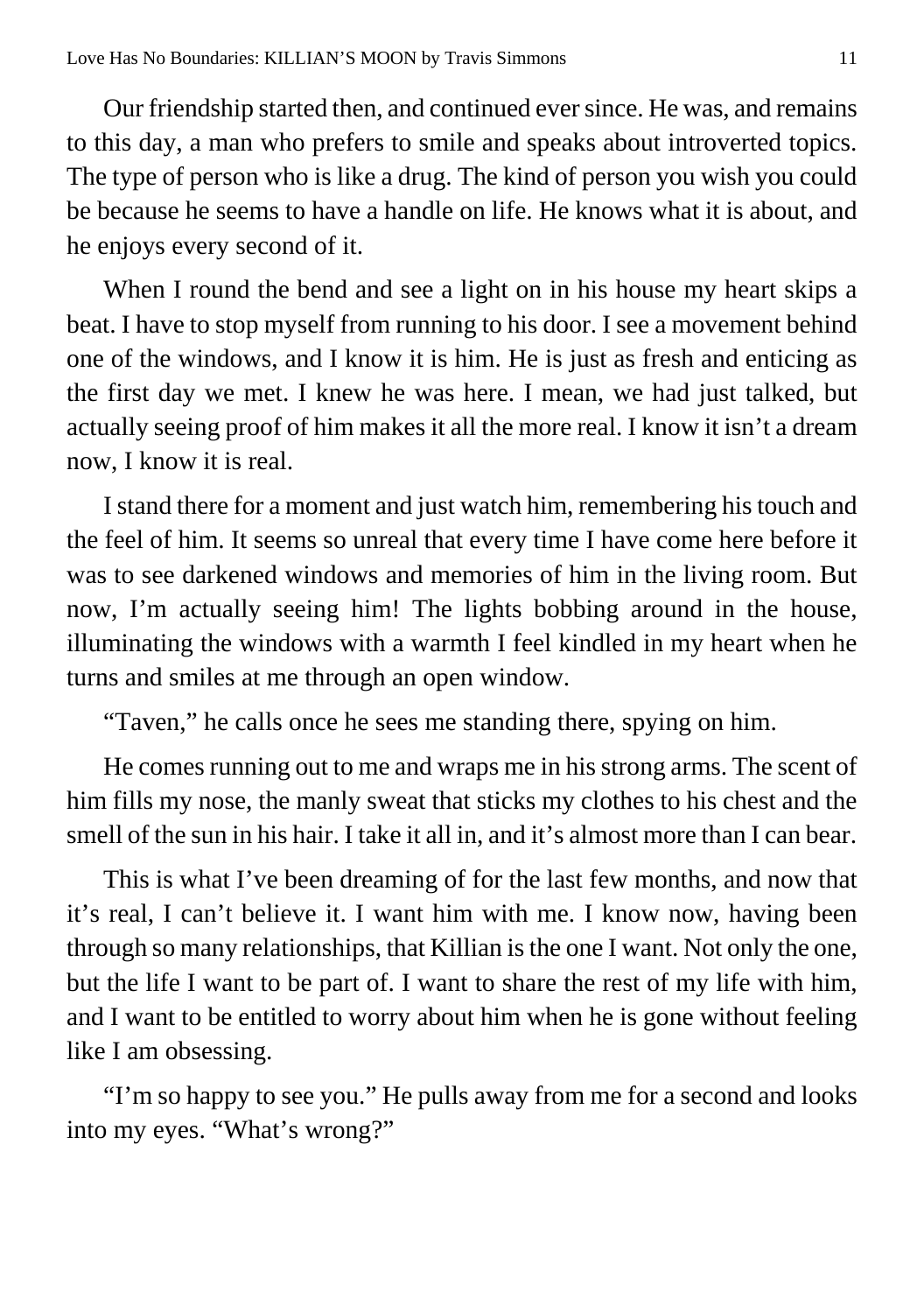There are so many things I want to say to him right now, but I am so overwhelmed with emotions that I can't think of the words. Instead I shake my head and hug him tight once more.

"My gosh, how I have missed you. Come on, I was just firing up the grill for an early lunch. We can swim for a while before we eat."

"I didn't bring any swim trunks," I tell him. Mentally I kick myself; it's summer, and we are by a lake, why on Earth wouldn't I bring swim clothes?

"Well, if I remember right, that isn't an issue for you," he says with a sly smile, tweaking a nipple through the wet shirt. It sends electricity coursing through my body, and I know that all my bravado of wanting a relationship with him would melt into crazy sex at a moment's notice if he makes an advance. I have no power to resist Killian.

He takes my hand in his, and I see the familiar living tattoo bloom to the surface, black and textured like scales along his skin. It reacts to touch. His is mostly cosmetic—some people get tattoos of stone which become like an exoskeleton when they come in contact with anything.

I remember the feel of that tattoo when we make love, and I shiver.

We make our way along the white stone walkway to the front door. I slip my shoes off before I step into the darker, cool interior of his lake house. The inside is all done in wood. We enter through the kitchen and ahead of us is the living room, the right side of which boasts a large staircase leading to the upper story. Directly ahead of us through the living room is a patio door, with a treated wood deck and the lake beyond. The windows and doors are open and it is so silent in the house that you can hear the insects and birds outside, and the occasional fish splashing in the lake. It's a sleepy silence, and as it stretches I can even hear the sigh of wind through the trees.

The wind brings in the smell of the lake and the sun-warmed forest around the house. I could live here. Just standing inside the house, I feel all the tension of the last few days leave me in a cool rush. Being here, surrounded by the trappings of Killian, I feel at peace and at home, so much more than I ever do in my own house. This place is like a haven away from everyday life.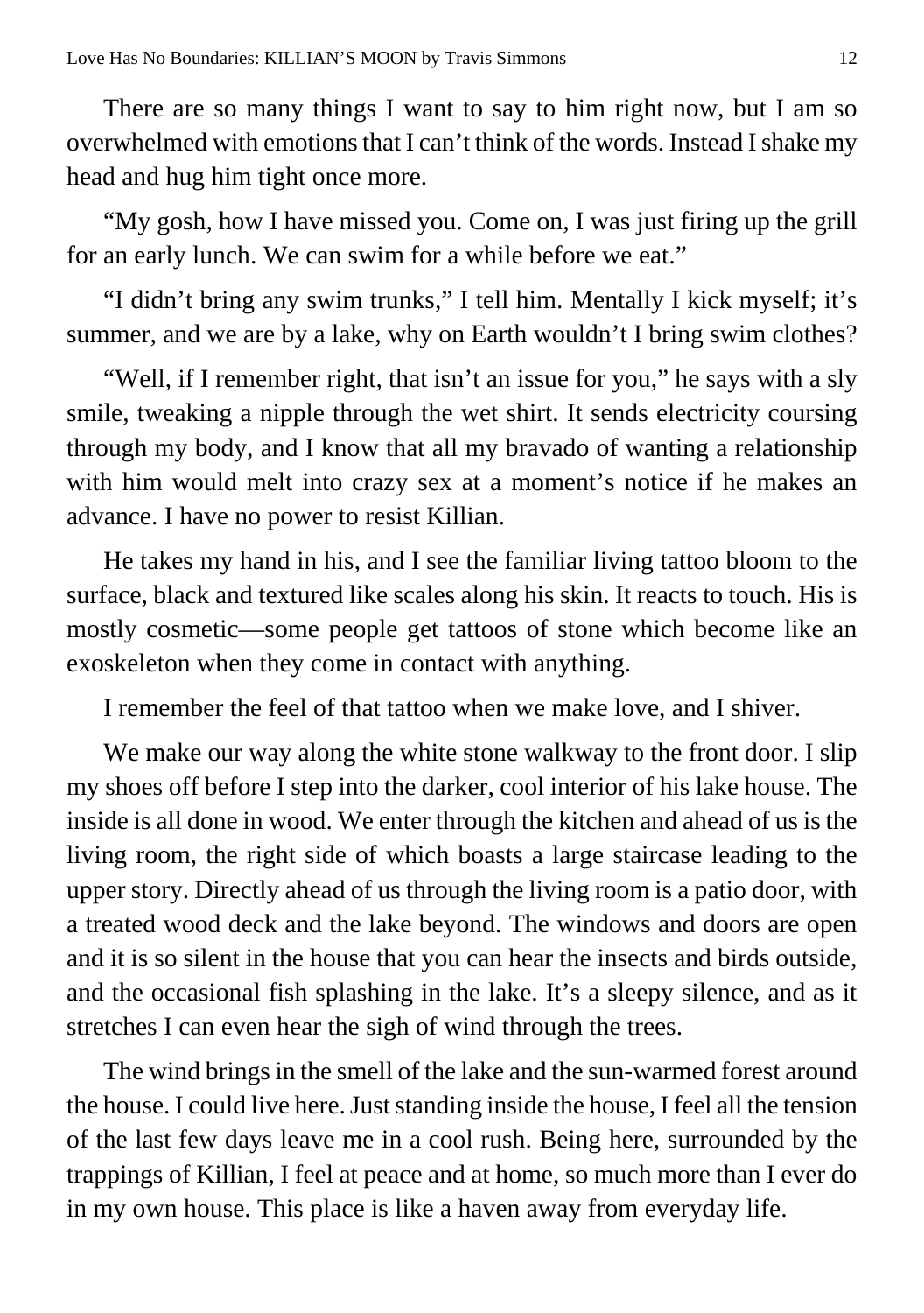"You like?" he asks.

"I always love being here, your house is so calming, so quiet. It is insane to even think there is such a thing as SES craft flying around outside."

"Eh, I don't really see a lot of ships around here, do you?"

"Some, but not many." I admit.

"So what have you been up to? How is the writing?"

"It's going. I have another book I am about to release."

"Making enough money to support yourself without another job yet?" Killian leans against the wall.

"Just barely, but I manage. I really hate working for other people, so I will trim away what isn't necessary so I can live with the peace of being my own employer."

"That's awesome. Now all you have to do is get yourself an SES and you can start living like I do!" He sounds really proud of that. He knows I envy his lifestyle, but I always make up reasons why I can't live like he does, even though it is something I long for.

He heads to the bar and starts mixing a drink. "You still drink Pluto's Gambit?"

He is already mixing the silver liquor with tonic before I answer. I hate how loose the drink makes my tongue, but it tastes so amazing going down.

"Of course." I smile, easing into a chair at the kitchen table. This place just feels like home, something I never really had when I was younger. It speaks of love and easy afternoons and cookies for breakfast and lazy Solstices.

"Come on, let's go sit outside." I follow him out the sliding glass door and onto the deck. I look out across the water and love the way the sunlight plays across the ripples.

"I've been thinking about you a lot lately," he tells me, resting the icy glass on the wooden railing where it instantly leaves a ring of moisture under it.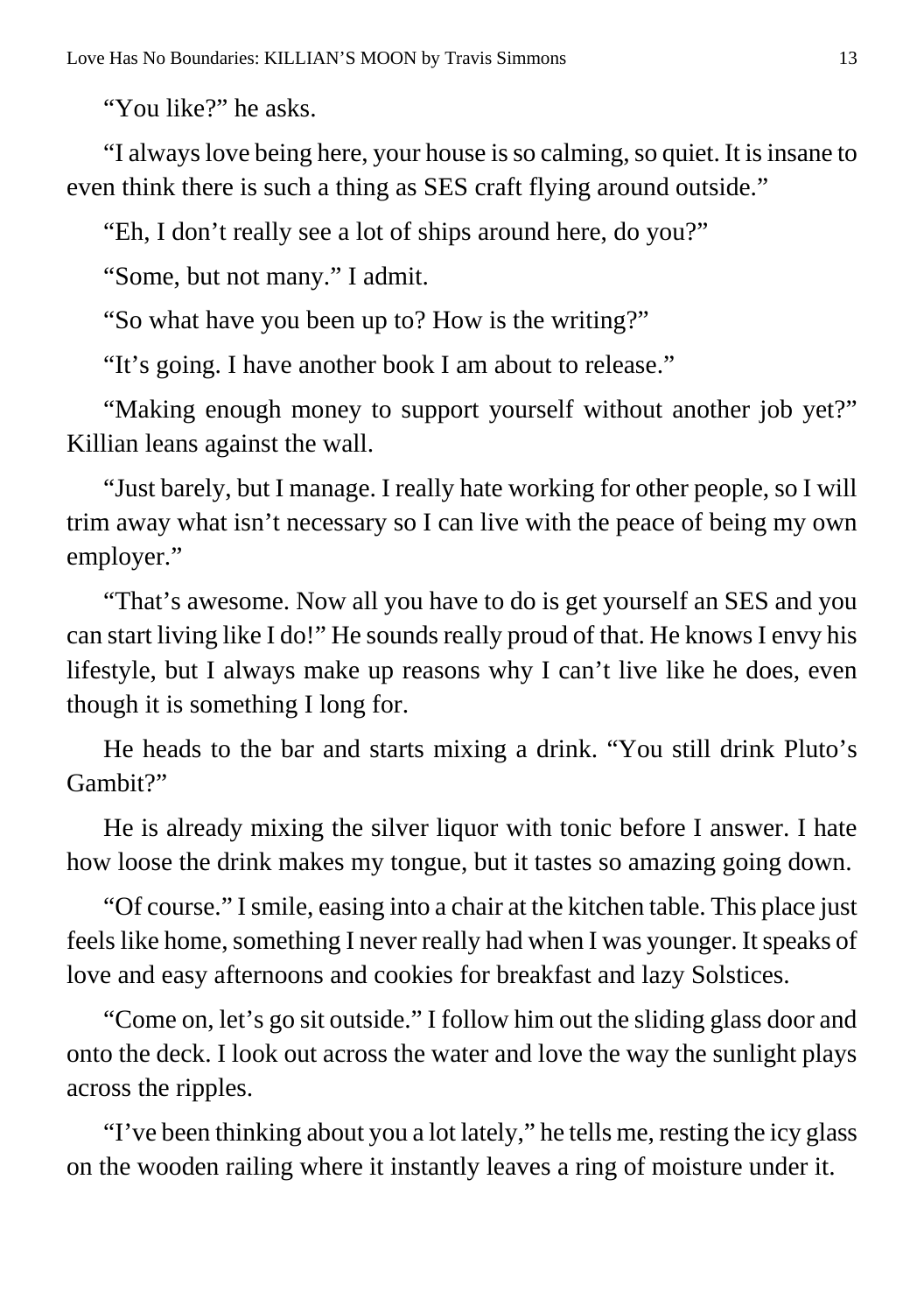"Yeah?" I smile and inch closer to him, because I like being close to him. He rubs a hand down my arm and where he touches I can feel electricity. I want those fingers all over me. I want to feel his body pressed against me and his tongue slipping…

"Tell me about it," I say, my voice husky with need.

"Strange dreams really," he tells me and I scoff.

"You still believe in that shit?"

"Of course, why wouldn't I?"

"Because of the age we live in? That stuff is just fantasy."

"I think dreams hold power." He leans in and whispers sensually to me, his breath playing along my neck, and his words are deep and resonant in my ear. "The brain is a powerful muscle that can do amazing things, make us feel… sensations."

A shiver runs down my spine and I close my eyes and lean into him.

"You don't think that feeling is magical?" he asks, pulling away from me. I open my eyes and realize he was just teasing me.

" $\mathbf{A}$ ss."

He laughs and walks to the grill. He moves his hand over the wood inside the grill and a flame springs to life in response to the motion sensor igniter.

"I believe we have come a long way in explaining a lot of things," I tell him.

"But the brain is still a mystery to us," he says and we fall silent. "But I didn't invite you over here to discuss our differences."

"You wanted me to come over here and discuss something else?" I say, and sitting in a chair I take a sip of my drink.

"Not really. I mean, we can talk, but I didn't have anything specific planned." The way he is fidgeting suggests otherwise.

"So where have you been?" I ask him. "It's been two years since I last saw you." I think about adding the last part—that I have missed him terribly—but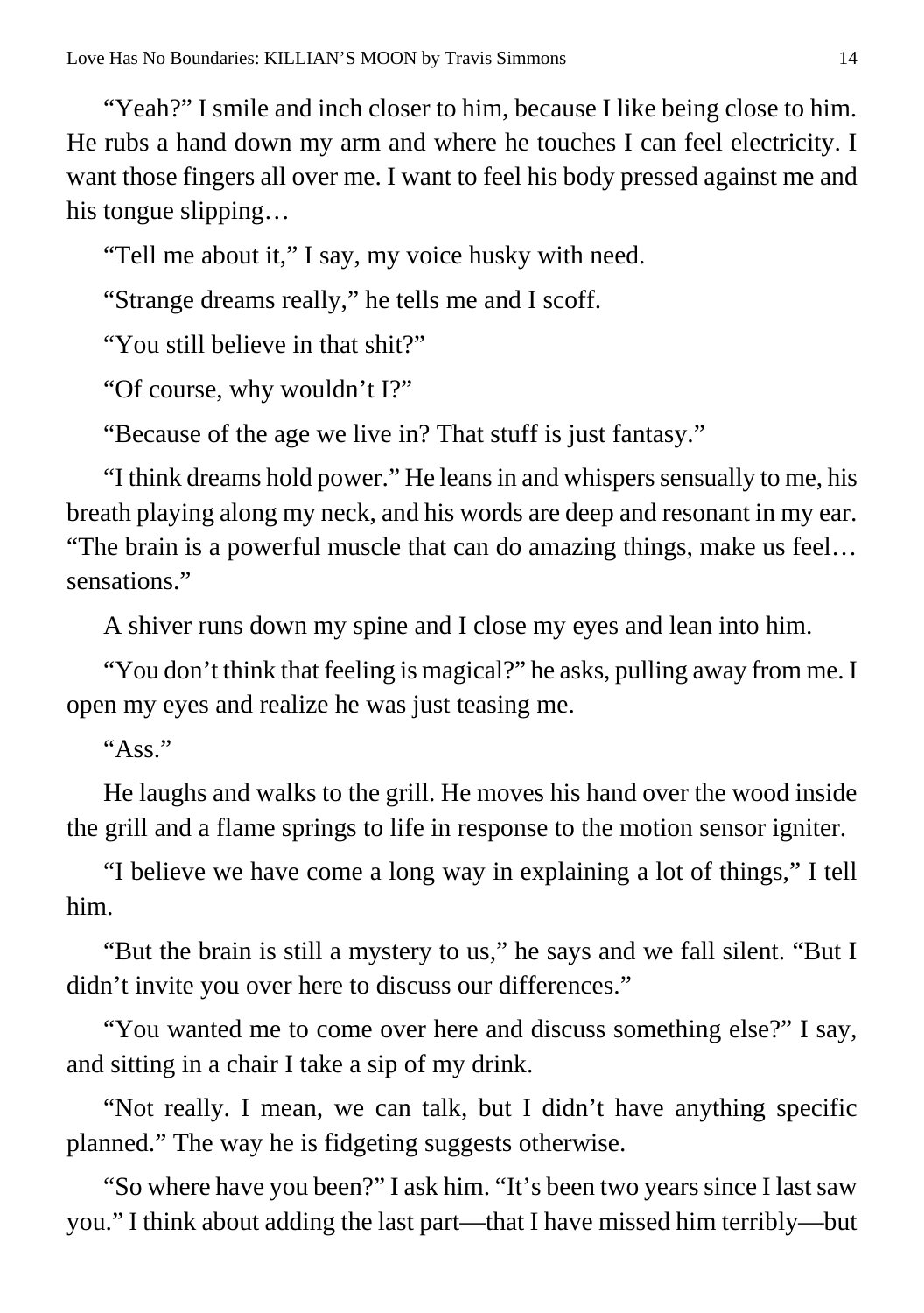he can probably tell that by the way I look off into the lapping water along the grassy bank of his private shore.

"Recently?"

"Well, I mean in the last two years, yeah." I laugh. "I guess it isn't really that recent."

"Well, they have found another source for terbium on the moon, and with the growing number of SES vehicles, we need all the terbium we can get for the batteries. So, when I go back to work the day after tomorrow, I will be heading to the new site. They don't have anything drilled there, so we will have to start from scratch."

I remember what happened last time they started from scratch. I look up at the sky and I can see only a ghost of the moon now that it is daylight. But my eyes know where to go, my heart knows where the crater is. It had been a horrible accident, and Killian was lucky he didn't die in it.

Terbium isn't the only mineral being farmed from the moon right now, but it seems to be the most dangerous, and it's the job that Killian is on.

"You almost didn't make it the last time they settled into the deposit," I say somberly.

"Yeah, I know. I'm not sure I ever told you how scared I was. Floating out in space, grappling to that chunk of moon rock before the rescue pods could get to me. I really thought I was going to die, Taven." He looks deeply into my eyes, and I can read the fear there. I had felt that same fear when I saw the explosion that day, sitting on this very deck, thinking about him. Somehow I knew that he had been part of that explosion. Somehow I knew that he was in the accident, and I had feared the worst. I ran home, waiting for the holo from his parents, but it never came. That night I was able to pull up a broadcast from the moon on the holovision and learned that one person had drifted out to space, but had been rescued. It wasn't until the following day I learned it had been Killian and that he was safe, and I no longer had to worry.

"You know," he says, his voice a mere whisper over the crackling flames of the grill. "The entire time I was out there, I couldn't stop thinking about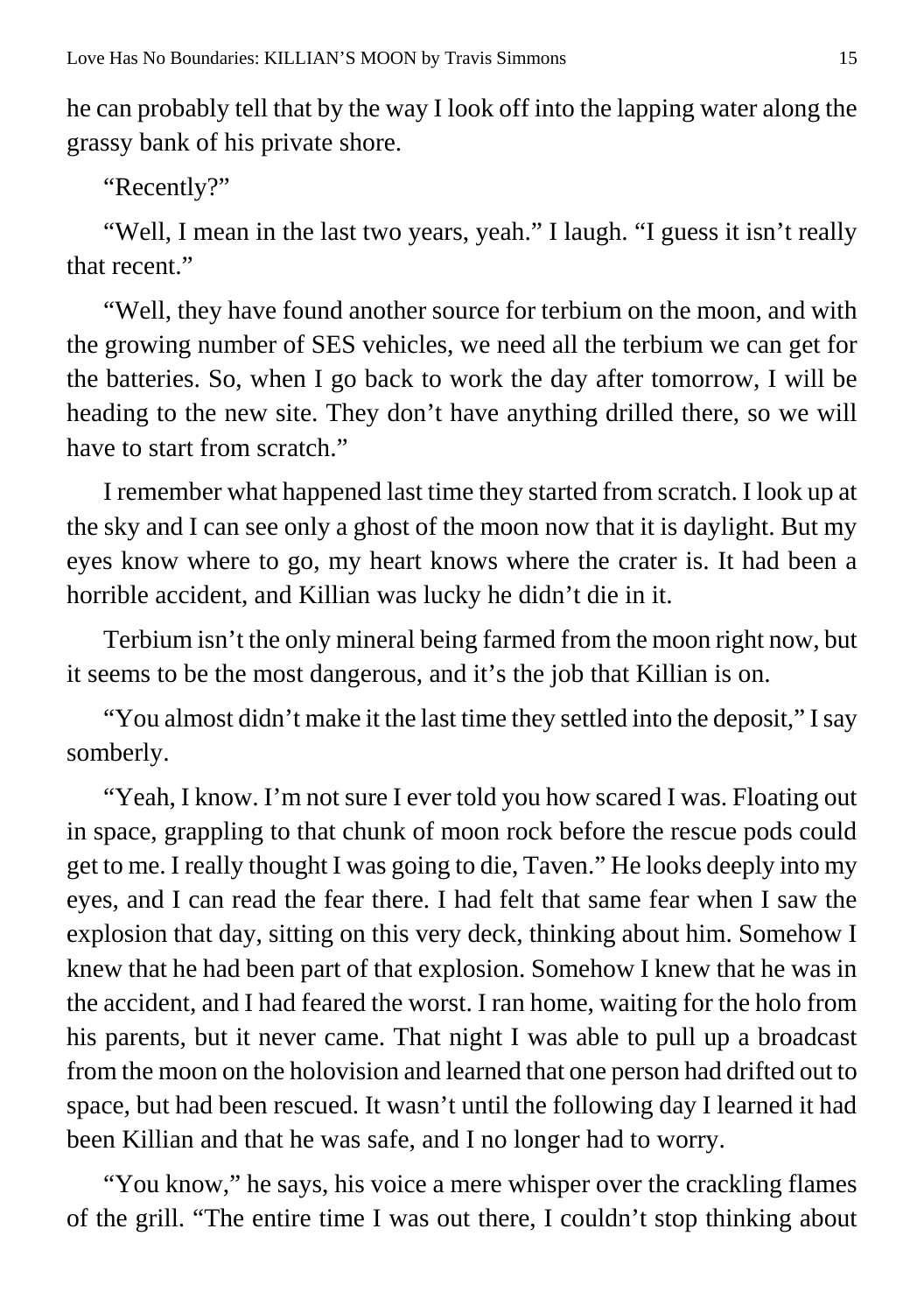you. I was drifting on this rock as large as my house, and all I could think about was how I would never see you again."

"I have that effect on a lot of boys," I tell him.

"I am being serious, Taven."

And I love that he is being serious, but I have a hard time admitting my emotions, and even accepting them from others. It is something I have been working on, and I force myself to relax at his words.

"I have been thinking of you a lot lately, too," I admit, leaning back in the chair and slipping off my sneakers.

"Have you now?" He stands up straighter. "I did see how excited you were this morning at just hearing my voice."

I blush. "Not like that."

He comes over and sits in the chair beside me, swirling his drink around so the ice and alcohol mix together, before he takes a drink. "I can't wait to hear this."

"There really isn't a lot to tell," I say. "I haven't heard from you in so long, I thought maybe you had forgotten me."

"How could I ever forget you?" he asks, taking hold of my hand and pulling it closer to him.

"I had hoped you hadn't," I admit.

"You are lonely," he says, and when I look at him I can tell he is studying my face; he is looking deeply into me as if he can read the weight of my soul, the burden of my emotions.

"Extremely."

"It's because you live so far out here without any other men around you," he tells me.

```
"I've dated."
```
"Who?"

"A few guys, but they just don't measure up."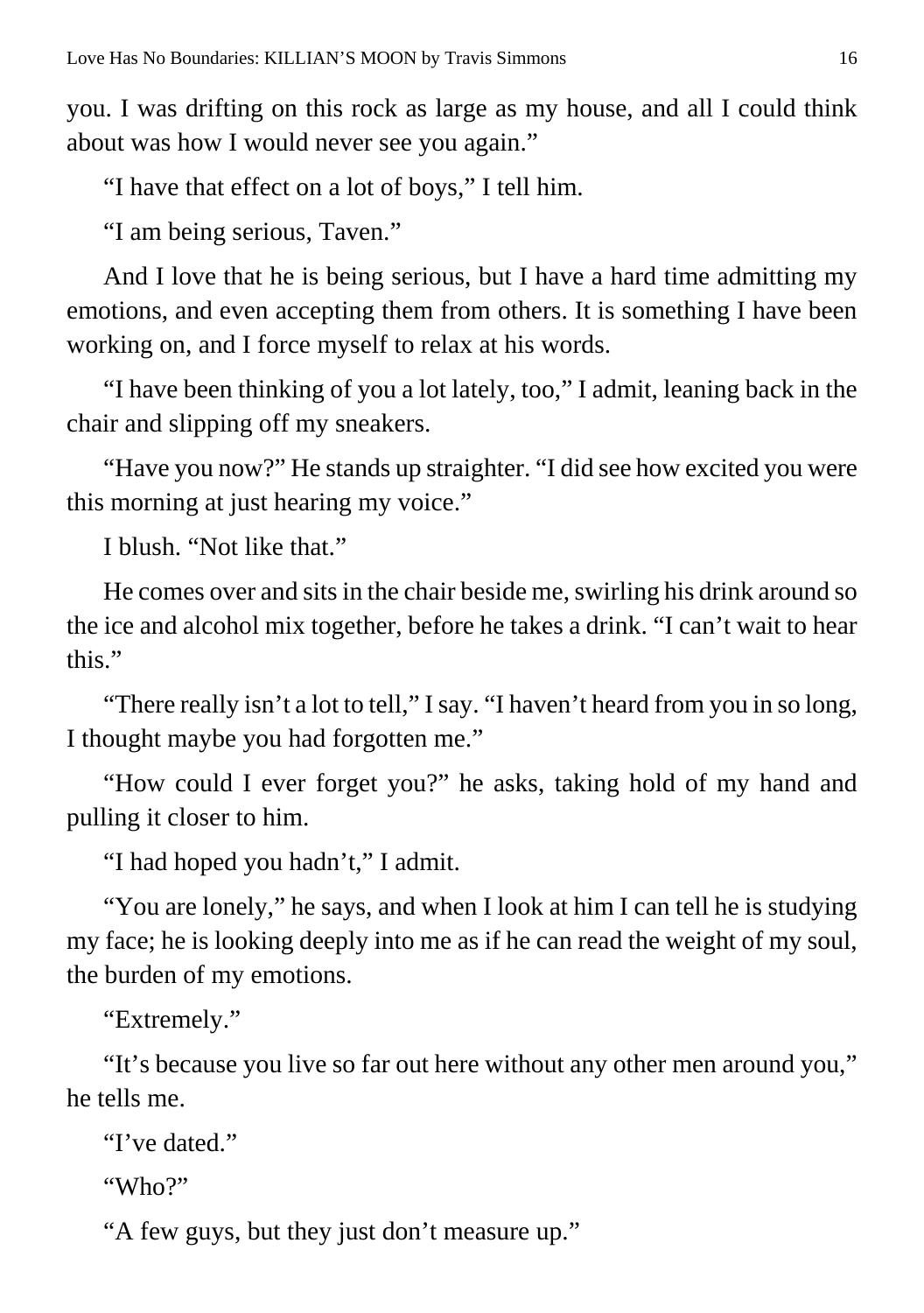"Oh, they don't, do they?" He tugs on my hand playfully. "What are you measuring them against?"

"I just have really high standards, I guess." I dodge the question; I'm still not sure what will come of this meeting. I would love to tell him that I want to be his, that I want this to be my life from now on, beside him, *with* him. I have had the time to think about it, and I am tired of being friends who occasionally have sex when he wants it. But I would rather share fleeting moments between the sheets or talking on the deck with him than to push him away with demands of something he doesn't feel.

This conversation is so strange though. It seems like there is something else he is trying to tell me, but he isn't *saying* it. It's like he wants me to guess it, and I don't have those super mental powers like he imagines exists.

"Be careful." He stands and sets his drink on the table. He peels off the sweat-soaked shirt. "We are getting older, and soon we will be trolls that none of the young ones want any longer." He winks at me and undoes his shorts. As they fall to the hot deck and he kicks them away I can't imagine anyone *ever* not wanting him.

I look from his strong feet, up his sculpted legs. My eyes graze over his flaccid penis lying heavily in his trimmed hair. His abs are smooth, but defined. There isn't anything bulky about Killian. He is trim and fit, and though he is shorter than me, his muscles are long, giving the impression of him being taller than he really is. What a way to cut to the chase.

"We have time for a quick swim before the burgers are ready to go on," he tells me. "Your turn."

"Don't you have swim trunks?" I stand and shuck my shorts, and unlike Killian I wear underwear.

"Yeah, but I would hate for you to feel left out." He winks. "Now, let's see."

I roll my eyes, pull my shirt off and toss it at him, and while he is fighting with my sweat covered garment on his head, I tug my red undershorts off. When he gets the shirt off his face I stand before him naked as I have been so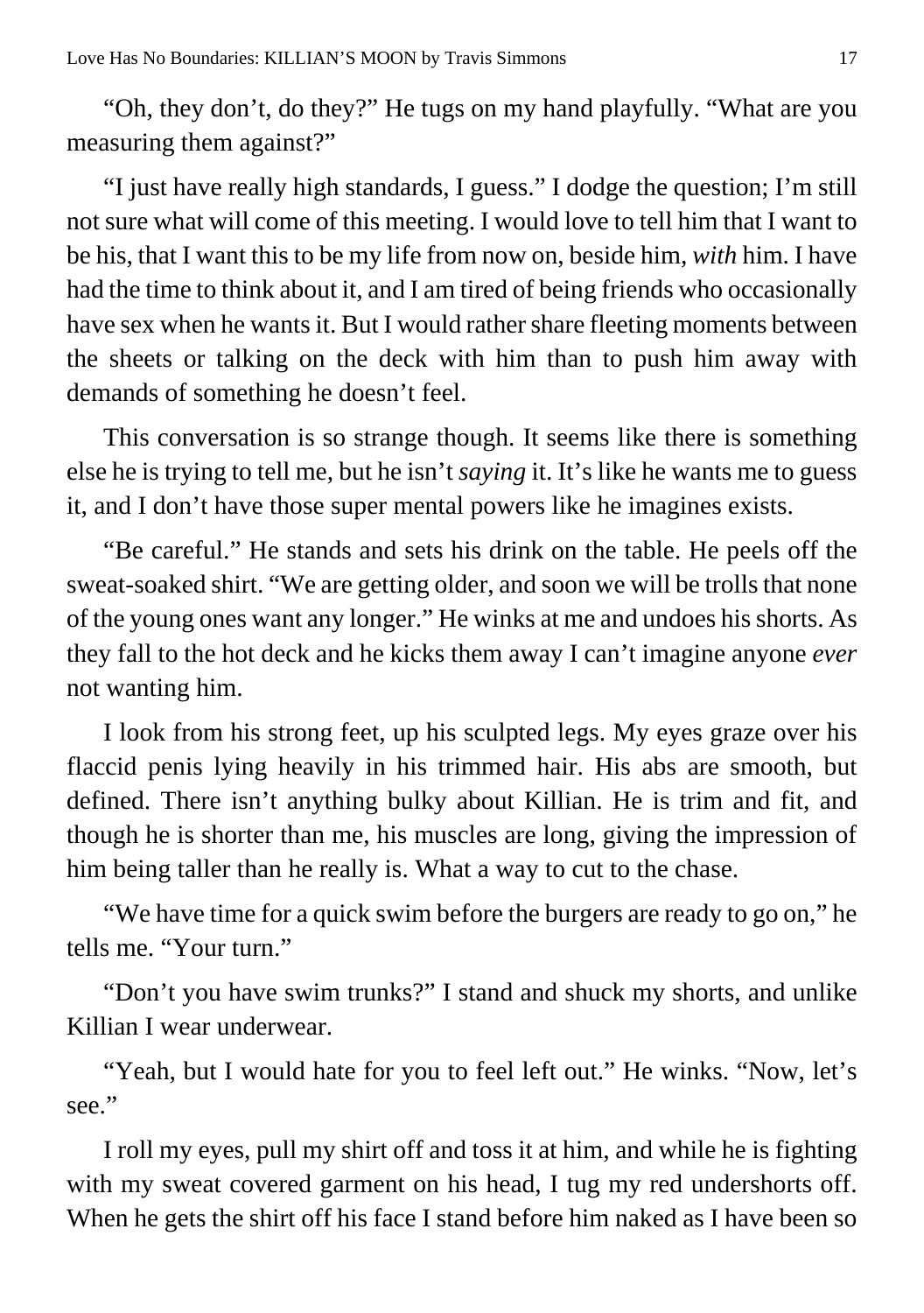many times before. For some reason my being naked feels like it is ruining the mood, like I am expecting just the normal from this, like what I am going to get from him is not what I want, and my life will continue as it is, writing emotionless science-fiction novels to keep my head above water and living a life of non-living, just existing. Killian is the life I want.

"What's wrong?" he asks, coming toward me. He was always able to read me better than I would like.

"Nothing." I try to smile.

"Taven, I like to think we are close enough that you can tell me what is going on and not lie."

"Are we?" I ask, and though I hate to ruin this moment, I feel it is coming and I can't stop it. "Killian, I really, *really* love what we have going on here,  $but$ —"

"It isn't enough anymore, is it?" He cuts me off before I can really get ramped up.

I shake my head. He gently eases me down into the chair and kneels before me.

"Tell me about it?" he says.

"It's been two years Killian. I haven't heard from you in two years."

"I know"

"I worry for you every time you are up there, but the thing is I don't know *when* you are up there. I go through months and months worrying that there will be another explosion on the moon that will take you away from me again. I sit up every night listening to the holovision reports just to see if there is an accident in one of the mines that I can't see from here, just to know if you are OK. And you aren't even up there all that time. You are only up there for twomonth tours."

"I didn't realize it affected you like that," he admits.

"It does."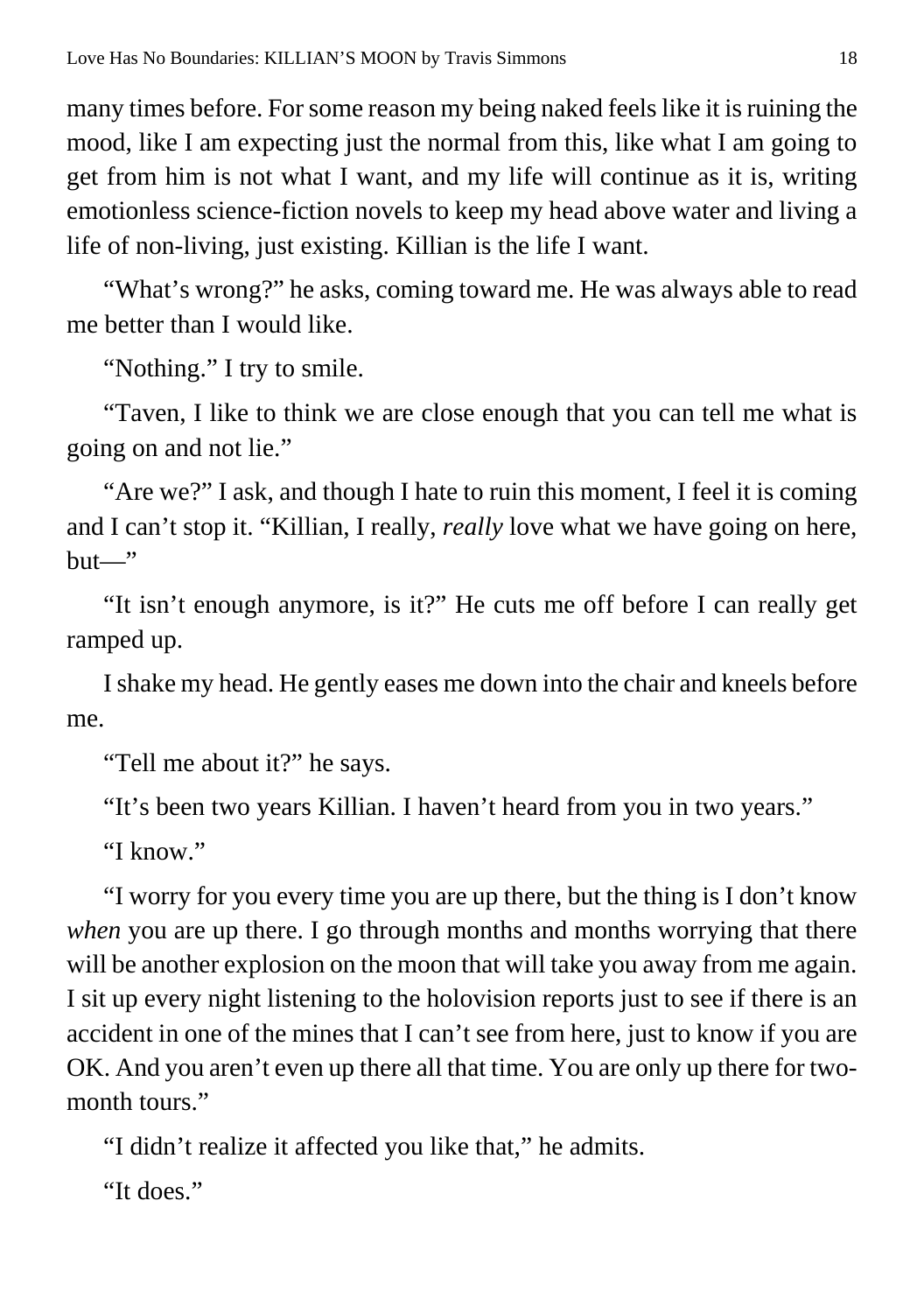"You know I think of this as a lot more than just sex, right?" he asks.

"No, I don't know that at all."

"I do."

I try not to act irritated. I really hate getting this way, because when I have to explain my feelings, when I am so overwhelmed by them that they just come out and I can't stop them, I get pissed. It makes me feel weak, like I am laying all of my vital organs out for someone else to see, to do with what they will.

I have to remember that he is only here for another day, and I don't want to spend our time together fighting.

"Well, at first I thought all you wanted was sex," he admits. "And I am more than fine with that. You are one of those men, Taven, that I just want to be inside of all the time."

Yeah, he's a real romantic.

"Then I saw that you were more than a smooth, tight hole and that you had some really great things going on in your mind, and that you were so much like me, a nice fit, a great counterpart. And then I started getting attached." He stands up and leans against the railing, looking over the glimmering water. "And when I started getting attached I started thinking about how I am a space-miner and how dangerous my job is. I wanted nothing more than to make you more than just an occasional fling, but that wasn't fair to you. If we were dating you could end up tragically alone.

"And then the explosion happened and I am up there, floating through all this darkness, floating away from my crew and our equipment. I look down at Earth as I use what tools I have to try to secure myself to the debris, and all I can think of is you. All I can think of is the last time we were together, and how it was so blissful for me. And that it will be the last time. And I am thankful that I didn't take you to my side. I am thankful that I didn't make you my guy, because you would be alone now."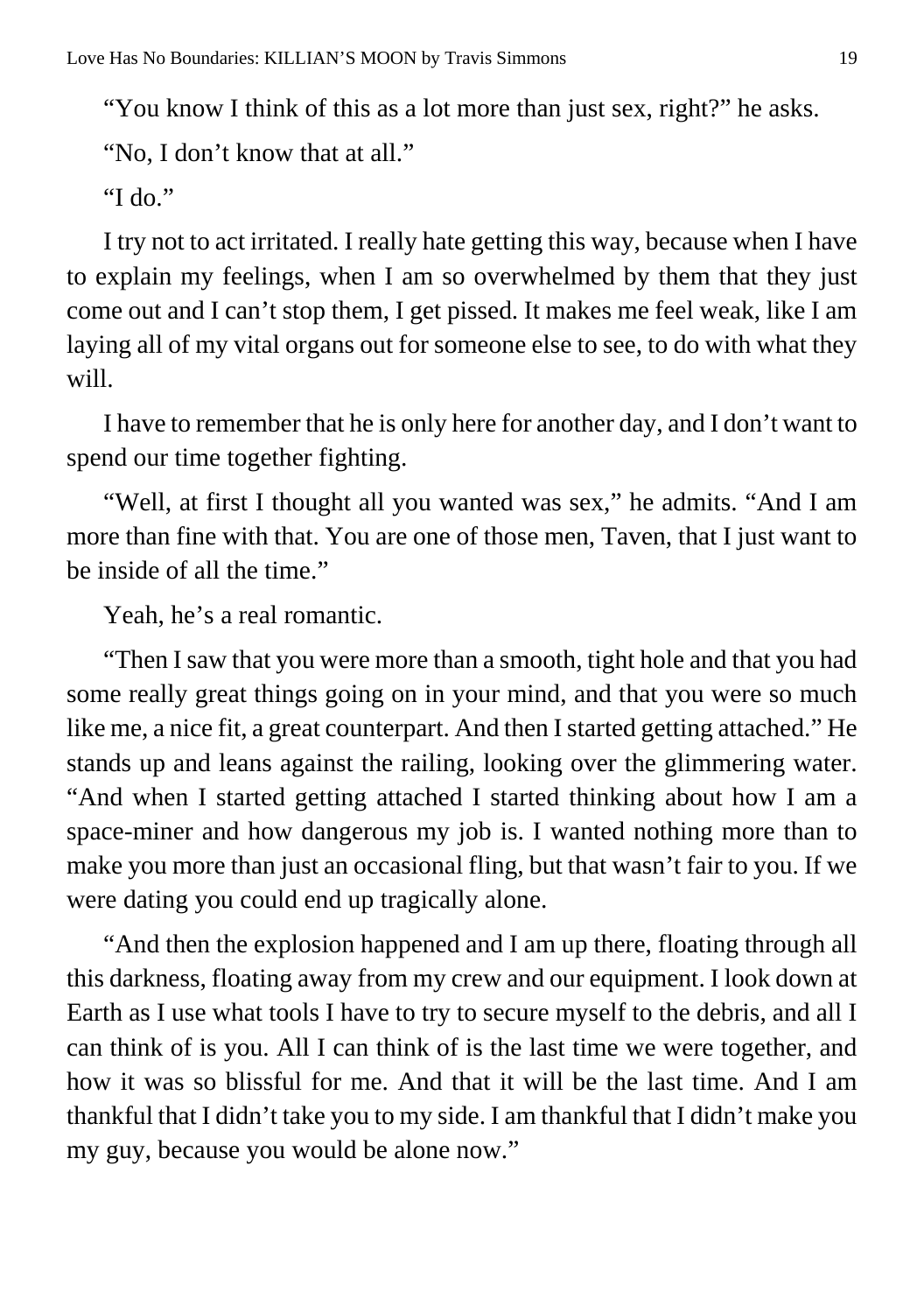I stare down at my hands. There really isn't anything I can say to that because his job is dangerous. People die doing it all the time. It isn't normally the job someone picks if they are coupled.

"So I stopped communications. I thought if I distanced myself from you that it would end all of the thoughts, all of these emotions that can only lead to no good."

"I understand"

"That's why I am getting out. I have enough saved to last me a few years, but I have this new site to get settled and another few months before I can draw on my retirement."

"So what does that mean?" My heart is in my throat. The implications make me glad I am sitting down.

"It means, Taven Majors, that I want to make this a thing."

" $\left[\frac{1}{2}\right]$ "

"No, the deck. YES, *us*, you dumbass."

"We are a thing?"

"Do you want to be my thing?"

"Only if you want to be *my* thing."

"You know how I love your thing."

"And I yours."

He kneels in front of me and pulls me close to him. My heart is racing. This is so much more than just a lustful kiss. This isn't an "I'm going to fuck your brains out" kind of kiss. This is the kiss of solidifying our future together.

Again the tattoo blooms to the surface of his skin, like ink rising to the surface of water, blooming in response to my touch. I reach behind his right ear, and press gently where they had injected him with the strand of the tattoo. The scales fade.

"Why did you do that?" he asks. "Don't you enjoy the sensation?"

"Because I want to feel your skin, not your tattoo," I tell him honestly.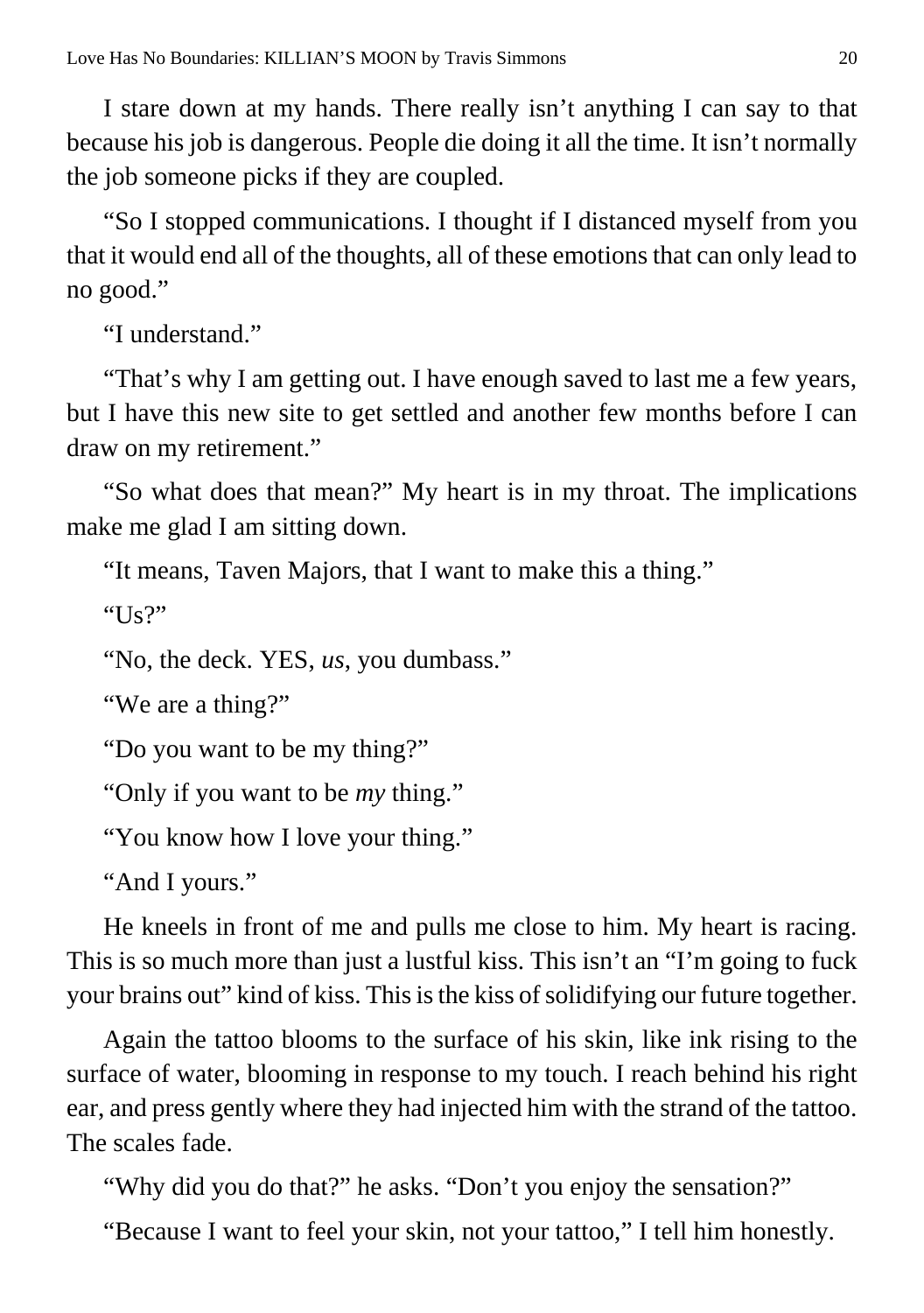His lips are tender, soft, and taste of sunshine and rain. I close my eyes and lose myself in him. His tongue slips past my teeth and I feel it twine with mine. I wrap my arms around him and slide off the chair, pulling him tight to me. His musk surrounds me. Every inhalation of breath is infused with Killian, and every touch is full of Killian. I can't get enough of him.

It's like the first time we have ever been together. It's like the first time being with anyone, because it is the first time there has been this feeling behind it. I think most people call it love. I am not sure because I have never felt it during sex.

He tosses a shirt on the deck and lowers me onto it so I don't get burned. Even through the moist blue fabric I can feel the heat of the deck mirroring the heat of Killian as he comes down on to me, pinning me in place.

He eases my legs up, and I can feel the slick tip of him there at my entrance. He pushes and I exhale, trembling with the sensation of feeling him, *needing* him inside of me. He moves slowly, wanting this moment to last, wanting the sensation to never stop. But I just want to be overwhelmed with him. I want to feel him on me, in me, *one* with me.

I arch up into him, and fire spreads through me as he loses his balance and crashes down onto me, forcing his entire length into me with one quick fumble. I gasp into his mouth and he tries to pull away, but I bite his tongue, not letting him. I make a noise low in my throat, and he repositions, pushing hard against me, as if his length isn't enough and he wants to climb into me.

He pulls all the way out, lets me get my breath and then thrusts back in. Killian is like this, he likes full-length thrusts. I move with him with the ease of water on a bank, moving to his current.

His breath is getting sharper, more ragged in my mouth and his pace is getting less calculated, more vicious, more filled with the need of release. When he comes I feel it hot and gooey inside of me. I feel his dick slip deeper into me with the heat of his semen.

He is growing flaccid, but doesn't want to stop; eventually he slips out of me and isn't able to push back in. He takes that as his cue and slides down my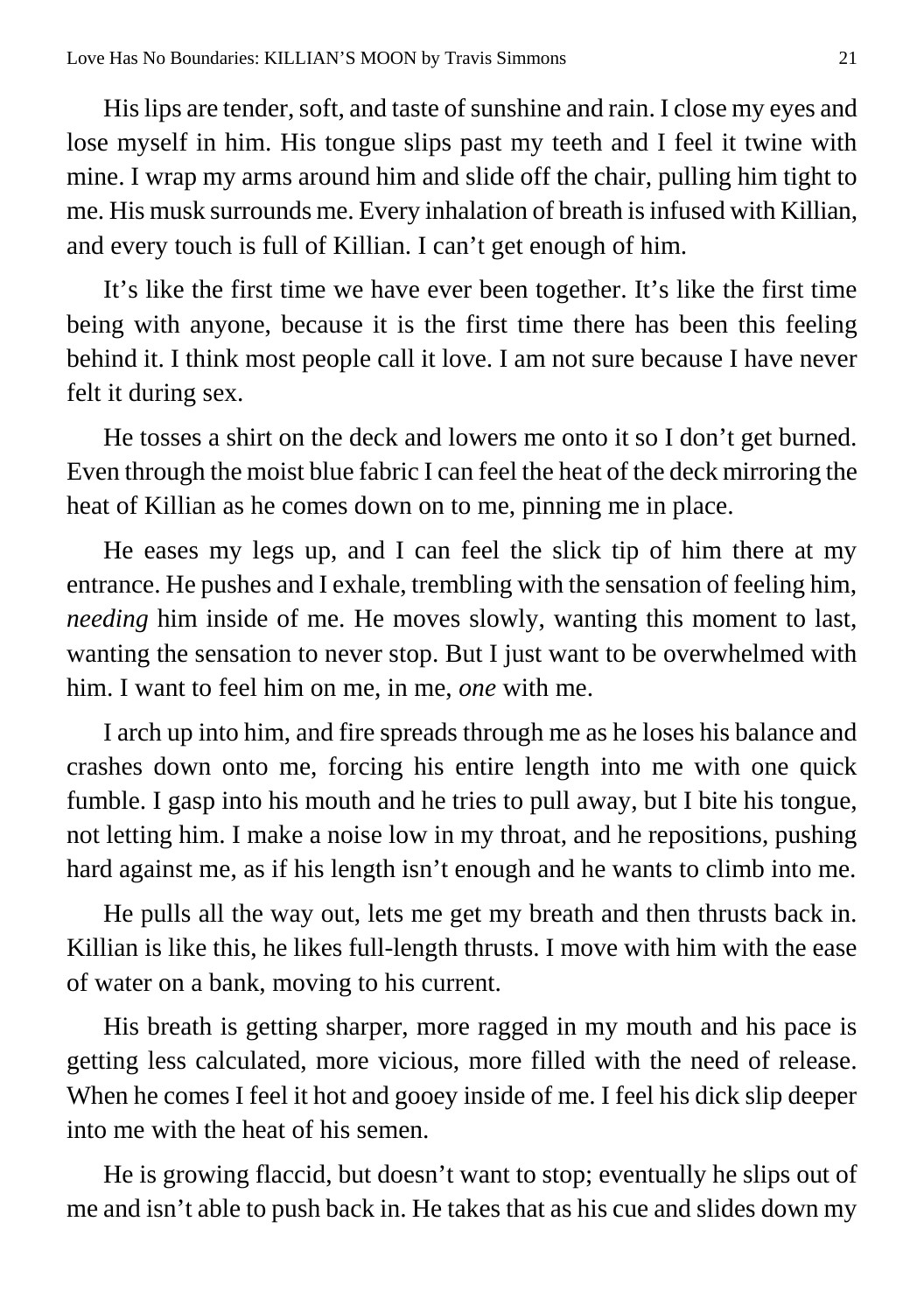sweaty body, taking my entire length into his throat. It doesn't take too many bobs before I blast off in his mouth.

I close my eyes and I can see stars. How many times have I jerked off thinking of him, thinking of something like this? And now that it is happening again it feels euphoric. I have never felt anything as amazing as this moment. Lying here in the heat with him, feeling his warmth encasing my penis, swallowing every drop of everything I have to offer.

I swear at that point I touch God. I know true bliss and contentment.

"That was some swim," he tells me.

I pull him down to me and kiss him deeply, tasting the remnants of me on his tongue.

"Who needs to swim?" I say after we break apart.

"Um, I am pretty sure we do since we are covered in spunk."

I groan. "I just want to lie here with you."

"Later. We can camp out here tonight if you want."

"Nothing sounds better than a night under the stars with you, but I didn't bring any clothes."

"You left some here last time you were over for a swim, I had them laundered last night when I got in."

"Planning this were you?" I ask.

"I don't think God himself could have planned something this perfect." He kisses me again. "Come on, let's take a dip before the coals go out and I have to start another fire for the burgers."

The water is cool against my super-heated skin and feels amazing lapping around me. I would love to freeze time and just stay in this moment, this lazy afternoon, for the rest of my life. I could share eternity in this cool lake with the man of my dreams swimming around me.

"What are you looking at?" Killian asks, splashing a wave of water at me. I splutter and wipe water out of my eyes, only to have him grab hold of me and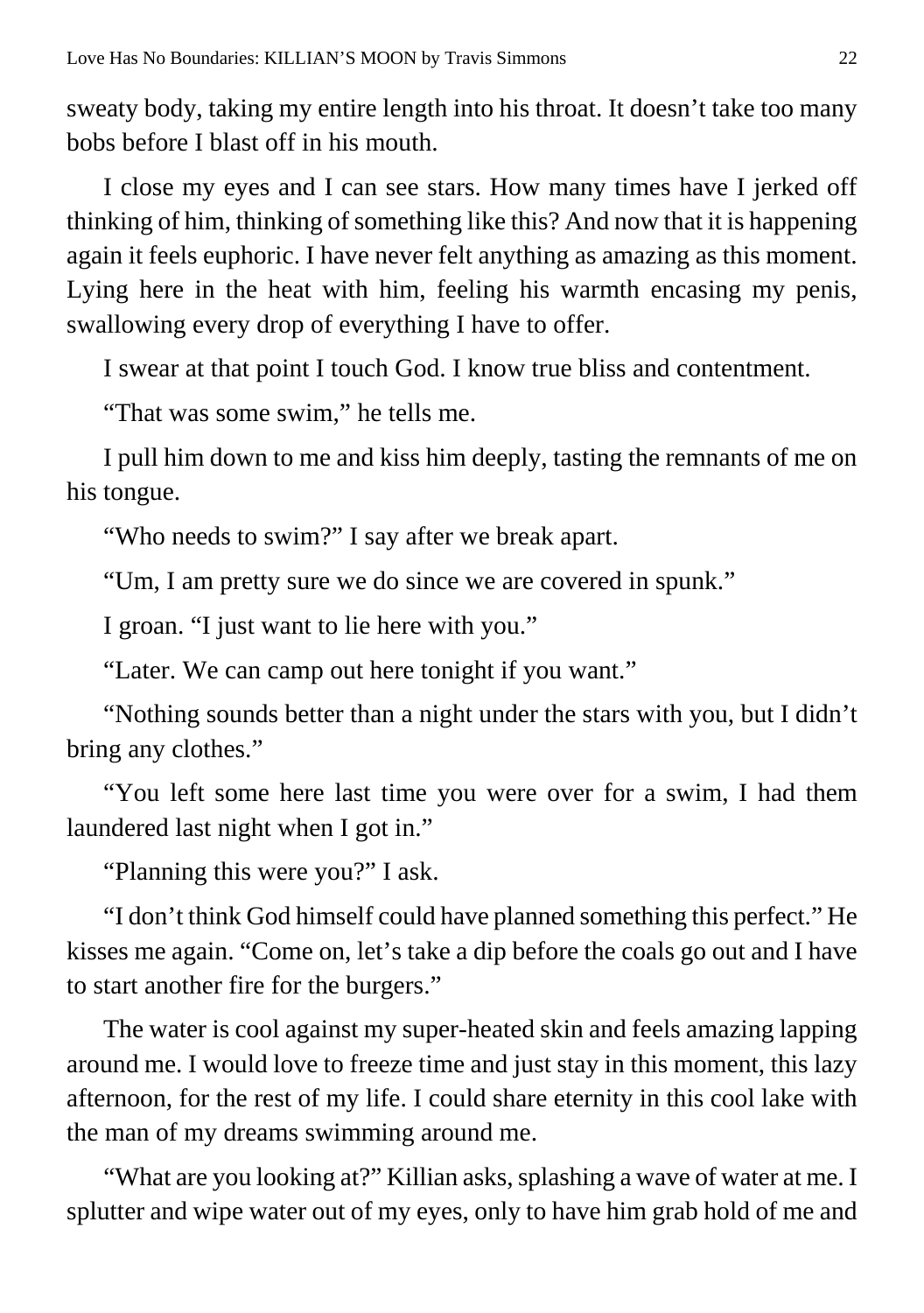dunk me. I come up coughing and trying to blow lake water out of my nose. He laughs at me and swims away before I can retaliate.

"Not much," I tell him, once I have composed myself.

"Oh?" he says, grabbing my dick. "That's not what you were saying a few minutes ago."

"I don't remember saying anything a few minutes ago. My body was out of my control."

He laughs and pulls me into his embrace. I feel the entire length of his body press against mine under water and I relax into his kiss as if it is the most natural thing in the world. I lean back and look into his eyes, his tan face beaded with water, his short hair streaking over his forehead.

"What?" he whispers.

"Killian, I love you," I whisper back.

A huge grin splits his face. "That has to be the most amazing thing I've ever heard."

"It is a truly amazing thing to be able to admit."

We spend a couple more minutes treading water and just holding each other as if we would never get another chance to. It is amazing to be able to just relax around him finally, to know this is where I belong, and I have finally arrived at the point I have longed for so long.

"Come on, the coals should be ready for the burgers."

He must have just cut the grass, because when I climb up on the grassy shore, the remnants of cut grass stick to my hands and knees.

When Killian goes to get the burgers I take up a position in his kitchen, slicing fruit and vegetables to go with the meal. I never thought I could have such happiness from such a domestic chore, but honestly at this point I think no amount of success or notoriety could make me this happy. I am ecstatic just being in his presence, and I don't care if I am a writer that no one knows, because in Killian's eyes, I am the only person he wants.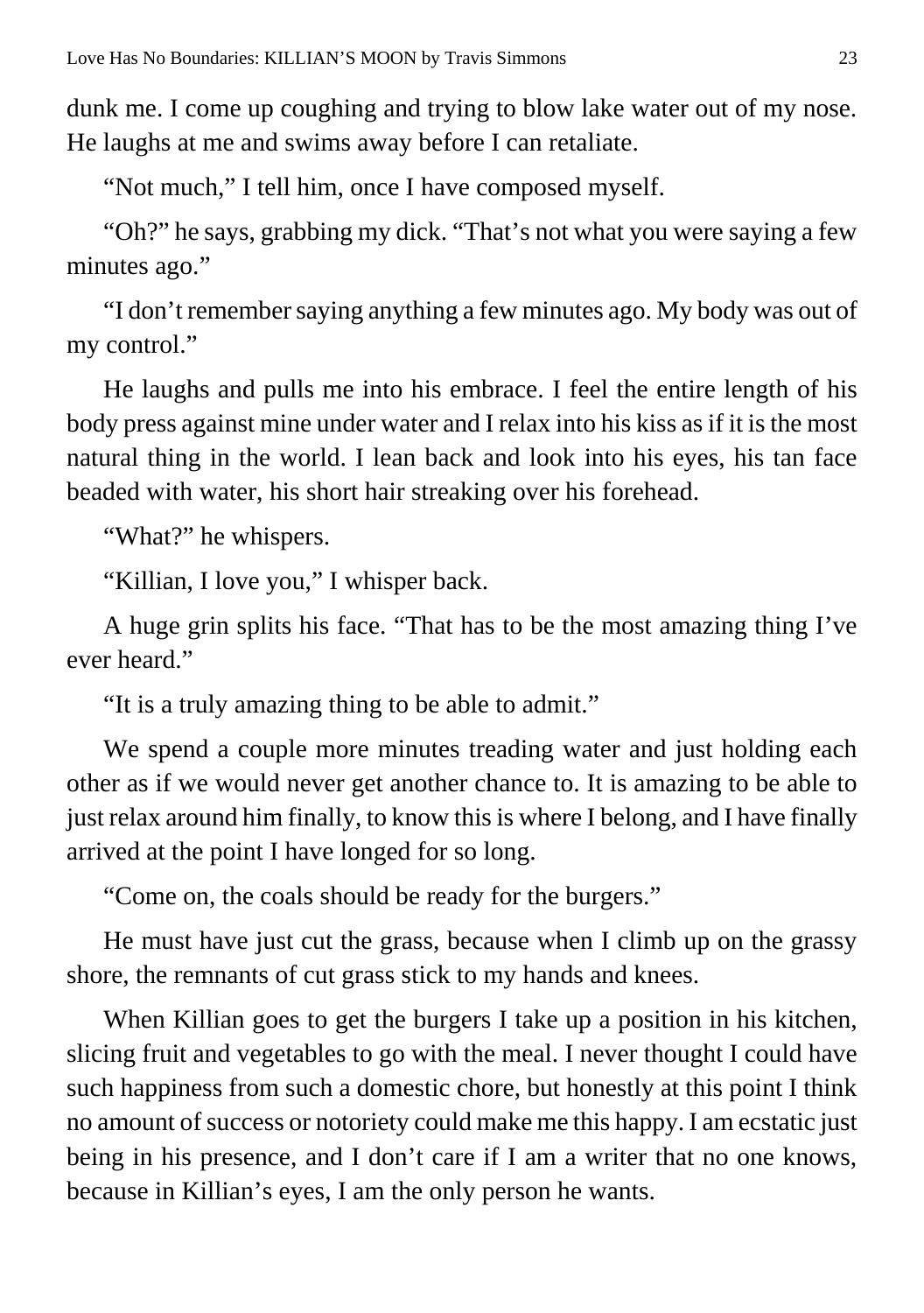I look out the window, and watch him dancing around stupidly with the spatula as the hamburgers brown, and think I have to be the luckiest man alive. He keeps dancing to some internal music, and I know he knows I am watching him, because he starts smiling one of his smiles that always melts my heart.

"What!?!" he says finally, acting like he just now noticed I was watching him out the small window. "Aren't you supposed to be cutting fruit?"

"I was, until I realized you were fruitier than the fruit I am cutting."

"Shut your face, Mr. Majors."

"Or what?"

"I will make you sleep inside tonight, and watch me sleep naked in the moonlight."

"Now, that seems pretty harsh."

"Harsh punishment for harsh words, toad." He laughs. "Burgers are done."

"Did your dancing help?"

"They took some encouragement."

"Thank God you had just the remedy." I gather the fruit into a bowl and place the lettuce and tomatoes on a plate.

"Yeah? I would like to see you dance a burger done like that."

"Killian, when *I* dance, it will cook the shit out of *steak*."

He laughs as the screen door slams behind me and we sit down at the table on the deck for lunch.

\*\*\*\*

That night, after dinner is done and dishes are washed, we gather bedding and build a makeshift tent outside.

"I can't believe with all the traveling you do that you don't have a freaking tent!" I tell him, snuggling into his shoulder.

"That armpit smell good, does it?" he jokes.

"Like the best armpit ever."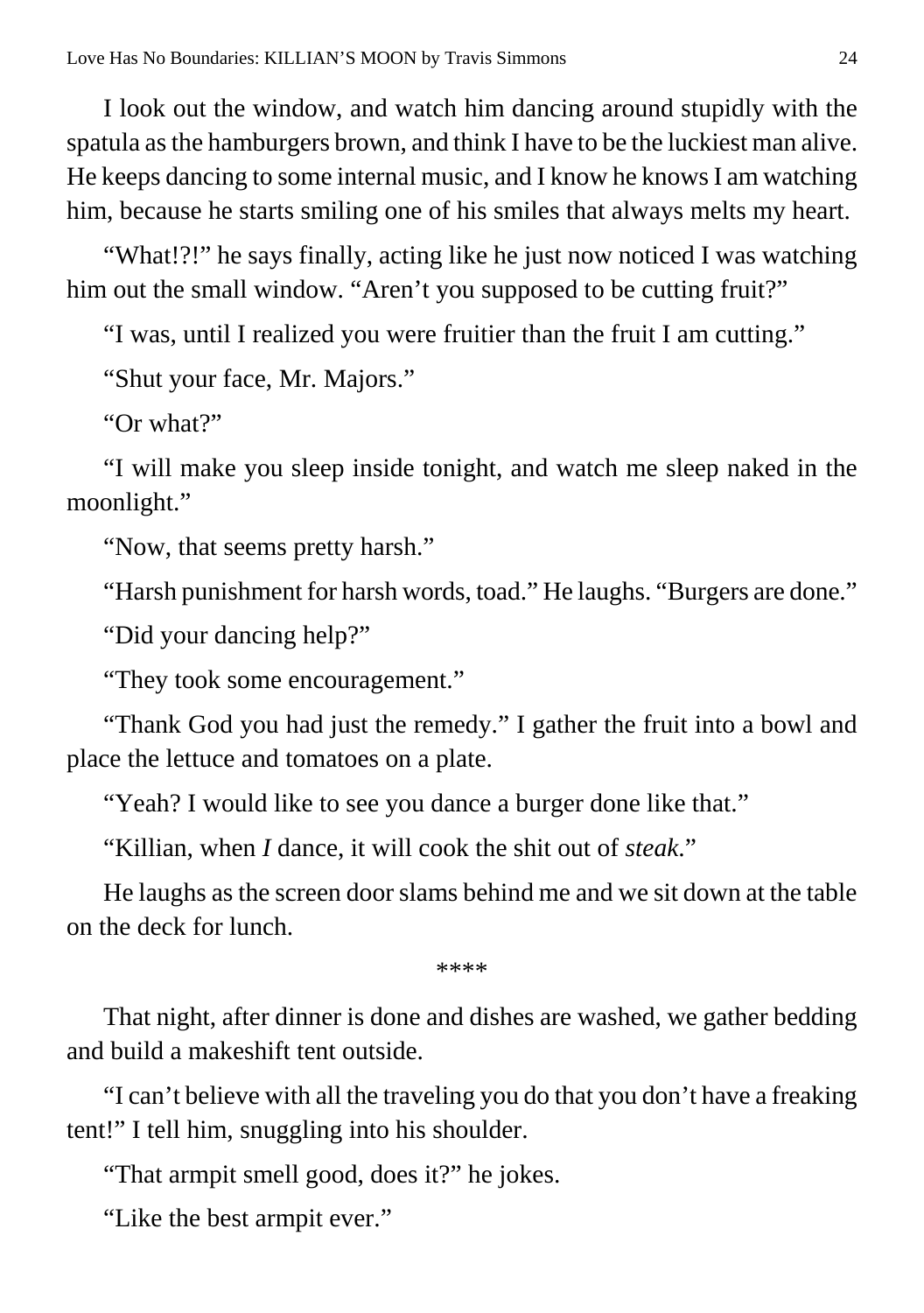"I don't really camp, just sleep in my SES."

The chirping of crickets lulls me into a deep meditative state somewhere between being awake and asleep where I am aware of what is happening around me, but not completely sure it isn't a dream.

"Are you real?" I ask.

"Nope, I am fake." He pulls me close to him and kisses me on the forehead. "I'm here. This is real. You aren't dreaming." He whispers the last.

"It feels like a dream"

"I know"

\*\*\*\*

I wake before him to the sun in my eyes. He is still passed out beside me, snoring loud enough to scare away any living creature within a hundred kilometers. Just because I can, I lift up the covers to look at his entire body and an unexplainable joy fills me. There may be many amazing men out there, but this one here beside me thinks I am just as amazing as I think he is.

Slowly I crawl out from under the blankets and head to the kitchen. One thing I am great at is cooking. One thing he sucks at is keeping a full pantry. Of course, if he isn't here often he wouldn't keep a full pantry.

I find things to make pancakes and in the icebox I find some side pork. I set the pork in a bowl of water to speed up the thawing while I get working on pancakes. If I were at home with all of my gadgets I could have thawed the pork instantly and mixed the pancakes with ease, but he likes less technology and more simplicity. Whatever. If his side pork turns out tough he will have to deal with it.

As I work I can't help but think of tomorrow, and how his departure is looming on us like some dark beast threatening to steal him away from me forever. I try to remind myself that it won't be long before he is done and safe from his job. But the truth is, now that I have him with me, I don't ever want to let him go.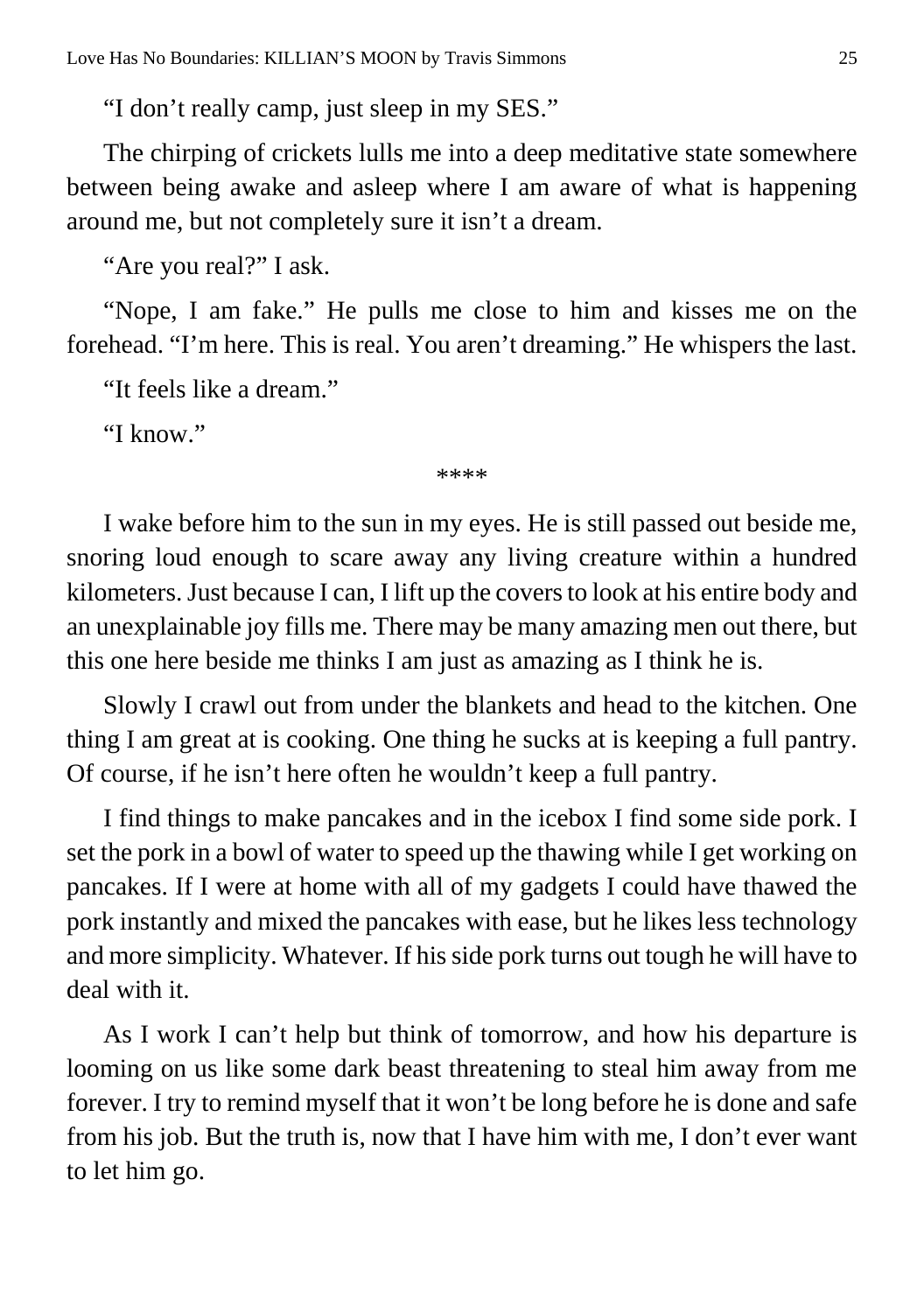I know he isn't sleeping any longer because it has been several minutes since he snored last. I hear the floorboards behind me creak and I know he is behind me. Just as he is about to pounce I spin around and shout. The look on his face is priceless.

"Why did you have to scare me?" he says, putting a hand to his naked chest. "And why are you dressed?"

"First off, it was preemptive, and second, have you ever gotten hot grease splattered on your cock? Doesn't feel that great."

"Who says I was going to scare you?"

"I know you Killian Myles. You are a prankster." I go back to mixing.

"Maybe I was going to do this." He wraps his arms around me and pulls me tight into him. His lips find my ear and I moan because that is one of my triggers and he knows it. I can smell his body as he presses me to the counter. He smells like nature, like fresh air and moonlit promises.

"Mind if we lose these?" he asks, tugging on my shorts.

"No," I whisper, and in one fluid motion he has my shorts off me, but he doesn't rise. Instead he pushes me forward and I feel his hands on me, opening me up, and his mouth going to my entrance. I gasp as the pleasure of his tongue fills my body. Each lick sends jolts of electricity through me, and I lose all control of my extremities, slumping against the counter for support.

"I thought you would never submit," he jokes. I push his head back in place.

"Less talk, more lick," I say.

"Sounds like a win, win."

After he has me wet enough, and weak enough, he stands and positions himself behind me. I feel him at my entrance again, but I can't wait for him to ease in. I turn around and push him to the floor. Angling myself over him I place him at my entrance and slide down his length in one fluid motion.

He gasps and I feel him spasm.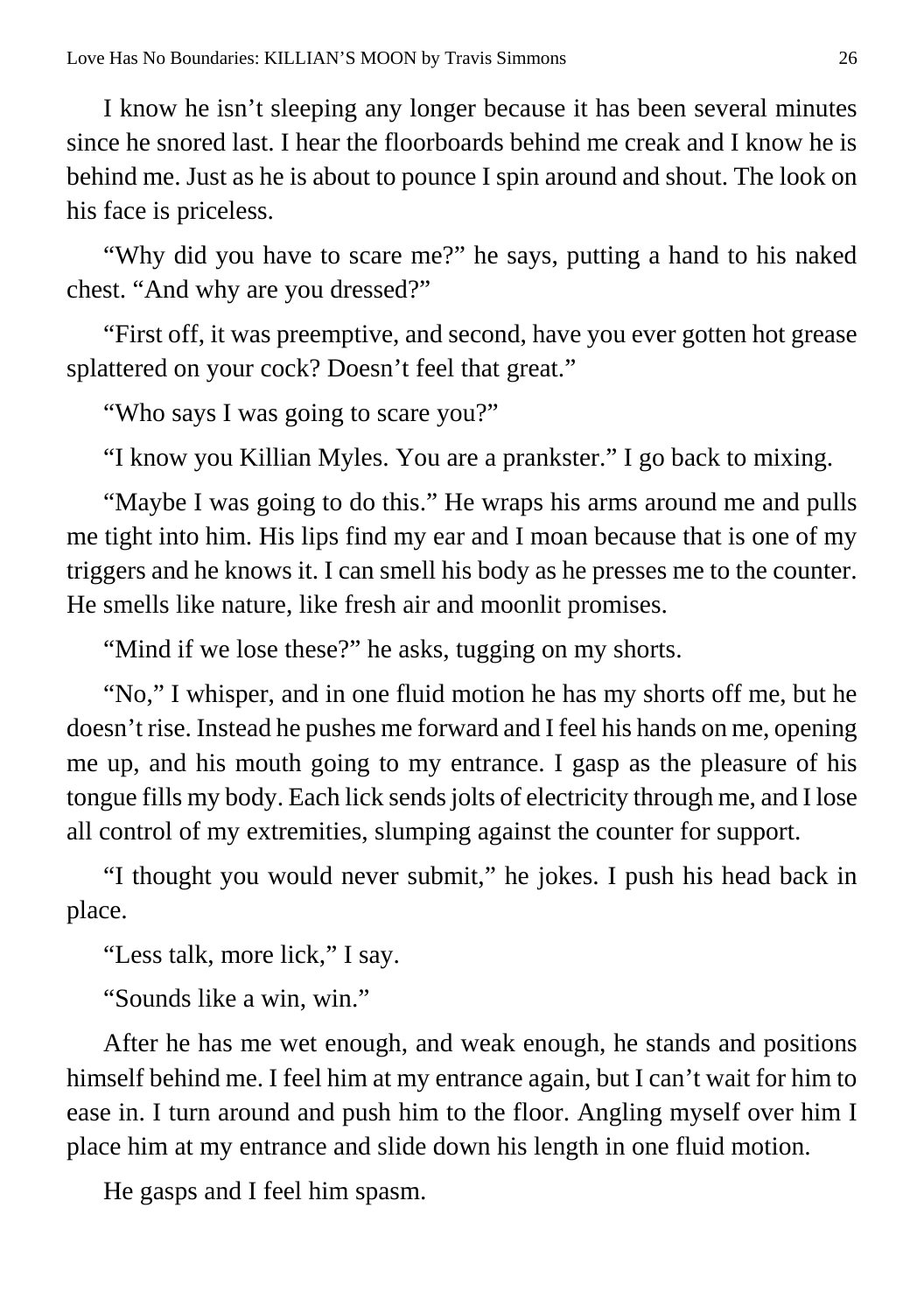"Already?" I ask.

"What can I say? You taste amazing." I feel the heat of his orgasm spreading through me, but I haven't finished yet, so I keep riding him.

"Up for round two?"

"He seems to think so." Killian motions to his cock. He puts his hands behind his head and I ride him like there's no tomorrow. His hands find my cock and start to stroke me. I lean back and keep moving around on him, feeling his length plunging into my depths, a shock of pain and pleasure floods my body at the apex of his thrust until finally I am coming, a huge arc into his opened mouth. He bucks hard and I feel such incredible heat flood through me, filling me up.

"Good morning," he says, swallowing.

"Every day can start like that as far as I am concerned," I gasp, flopping onto his chest.

In time, we peel our bodies apart, eat our breakfast, and get cleaned up.

When I come out Killian is standing before the holovision above the fireplace, and the channels are flipping automatically.

"What's that?" I ask as one three-dimensional figure vanishes to be replaced by a news broadcaster from the moon. He turns to me and the hologram vanishes.

"Oh, you mean this?" He snaps his fingers and the holo comes back on.

"I can't believe you had one of those chips installed!" I laugh at him. "Aren't you the one always concerned with the archaic belief of Big Brother?"

"Hey, that chip is really helpful when I want to turn on stuff without moving." The holovision comes on again, the image blurry at first and then gathering more strength until it looks like small people carrying out some soap opera on the mantel.

"Isn't it awesome?" he triumphs. "I feel like a freaking wizard from those books you write!"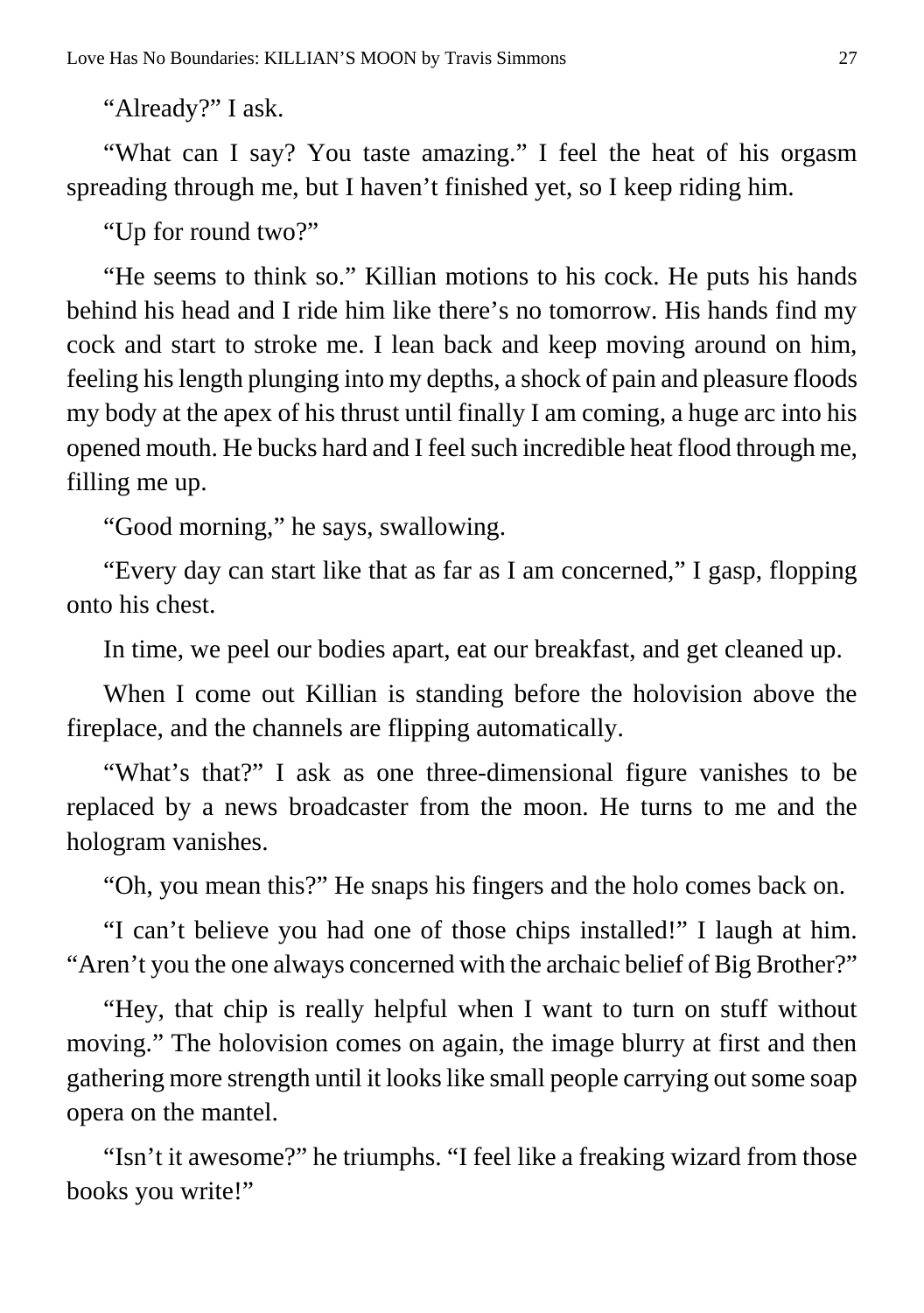"I don't write about wizards, and that chip makes you more droid than wizard." I sit on the edge of the couch. "Does that chip in your head brew a good cup of coffee too?" It's really a joke.

"Only if there is water in the pot." He frowns.

"You're kidding me?"

"No. Do I look like the type that would risk mental espionage if I didn't get coffee out of the deal?"

"Ha Ha"

"I have something to show you," he tells me, holding out his hand.

"I've seen your penis already."

"Sick of the sight?"

"Absolutely not!"

"It's not my penis. Something even better." He winks at me.

"Is that possible?"

"Will you just shut up already and come here?"

I take his hand and he leads me out of the patio door and on to the deck. If it's possible, today is warmer than yesterday, but it is overcast and I know it will storm later.

"Weather predictions are saying thunderstorms," he tells me, looking to the east.

"That chip tell you the weather too?"

"That and so much more!" He sounds very proud of the fact.

"X-ray vision?"

"If I wanted to see you naked, I would just strip you down."

"If you could," I scoff.

"Is that a challenge?"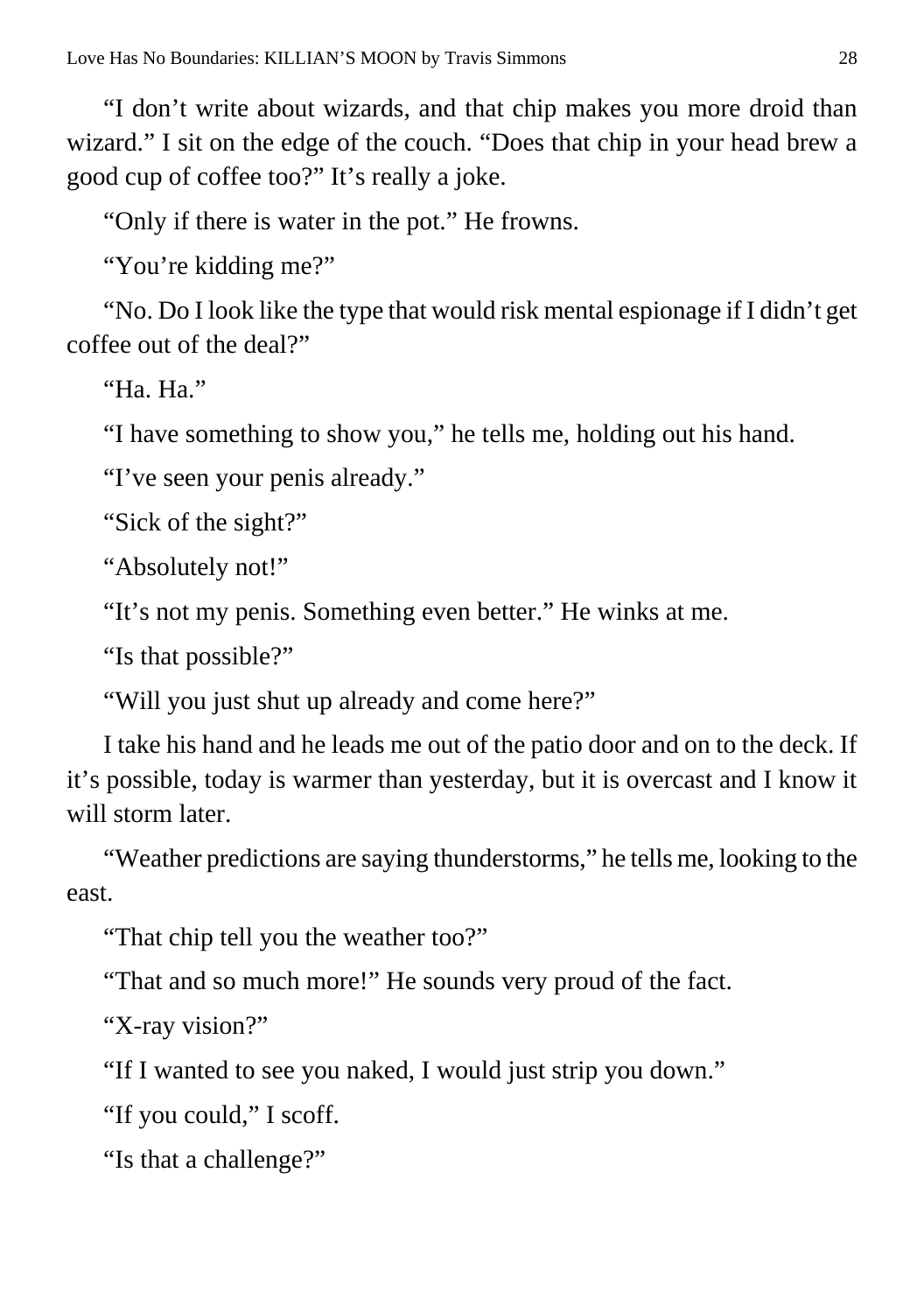"No!" I start backing away but he lunges at me and yanks my shorts down. My penis flops with the effort and he slaps at it playfully. "Stop!" I try to run but he grabs me around the waist and it's down the patio stairs we go, to a lower deck, where I see something bobbing in the water that I didn't see before.

"What's that?" I ask.

"What?" he asks, turning around so I lose sight of the object that looks like a round floating bed. "All I see is one fine ass." He slaps me a couple times and I wince. "It's kinda red now."

"No kidding. I mean that boat-bed thing."

"That's what I wanted to show you if you didn't waste so much time. Geez."

He turns back around and I catch sight of the object again. It's round, with sides that keep the water at bay. Inside is bedding and pillows intended for sleeping on the water, I am assuming. He takes me over to the bed and tosses me in. Water splashes but the bed is resilient, and doesn't get any water inside or even wobble precariously as he gets in.

He turns around, unties the bed from the deck, and we start floating away. He moves a basket of food and water to the foot of the bed. Apparently he plans on being out here for a while.

"Now you're stuck with me," he informs me as he settles into the bed beside me.

"I can think of worse things."

"I can't. I am pretty dreadful."

"I've noticed."

"And occasionally I short out and do crazy things!" He makes a strange monstrous face and comes at me like he is going to bite me.

"I think I can manage."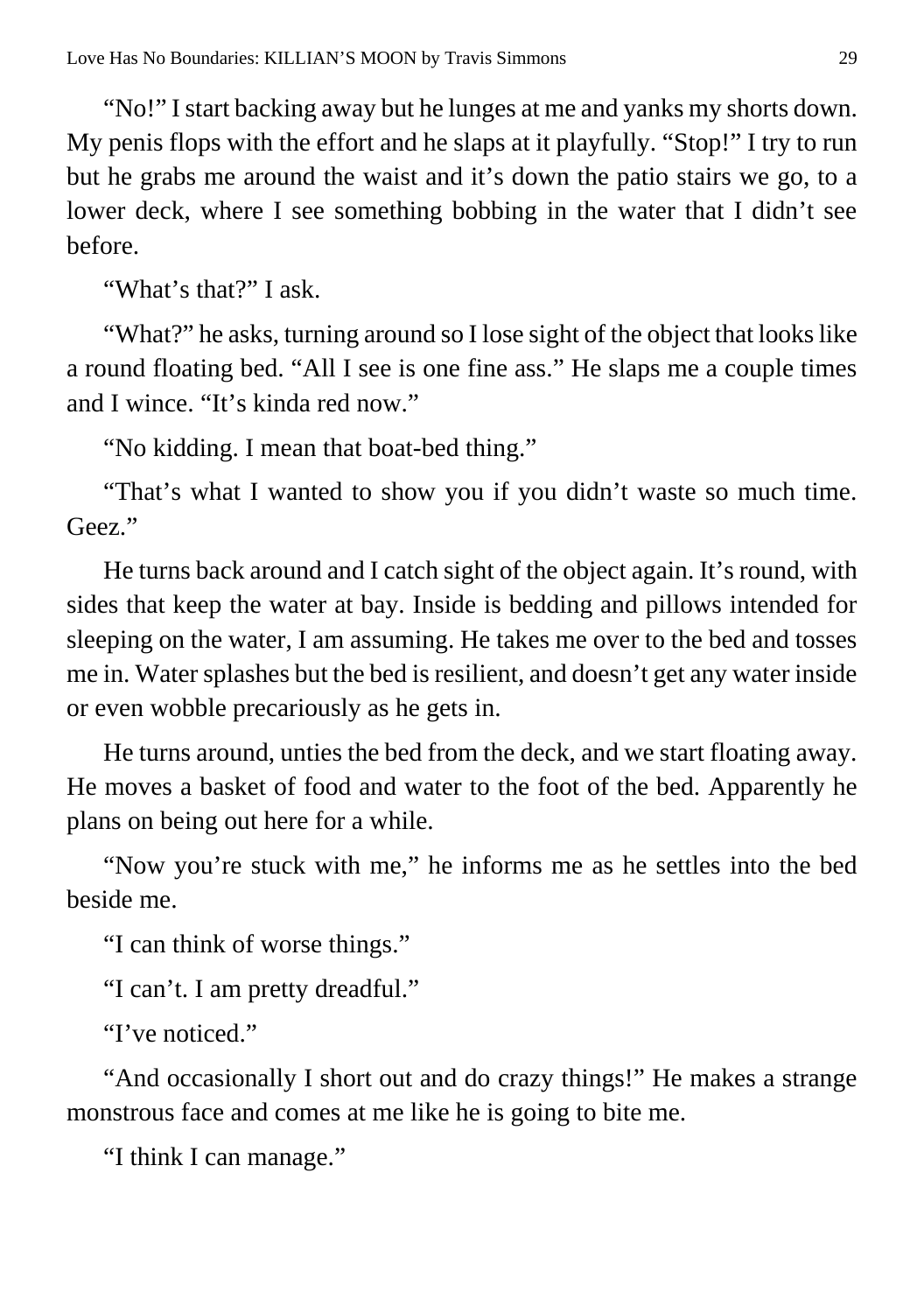"Really?" He pulls my shirt up, plants his face in my stomach and blows hard. The action produces a loud farting noise and I start kicking my feet and shrieking because it tickles.

"Stop!"

"See? Crazy."

"Absolutely looney," I agree.

A few moments pass where we don't say anything, but just stare up at the tumultuous clouds above. In the distance I hear a rumble of thunder which promises a storm to come. I wonder if the bed will be safe, but I don't see anything that can draw a current.

"What's on your mind?" he asks me, serious for the first time in a long time.

"That today is my last day with you for two months." It hangs unsaid in the air that it could be a whole lot longer if anything should go awry with his expedition on the moon.

"You do know that mining accidents happen all the time?" he asks.

"I know. I am trying to be optimistic about the two months."

"No, what I mean is, accidents happen all the time and there aren't always casualties."

"I know, I listen to the holo broadcasts all the time."

"Then you should know that I am in danger, but that doesn't mean I will die."

"Yeah." But it's just my luck that he will. It isn't often that I have this kind of happiness. It seems like an oasis in the desert of misery my life has become.

"Then, you should know I will be back." He doesn't sound convinced.

"I should know that, but I can't calm myself with the unknown hanging over our heads."

"It's just this one last mission and then I am done."

"And we can travel?" I ask.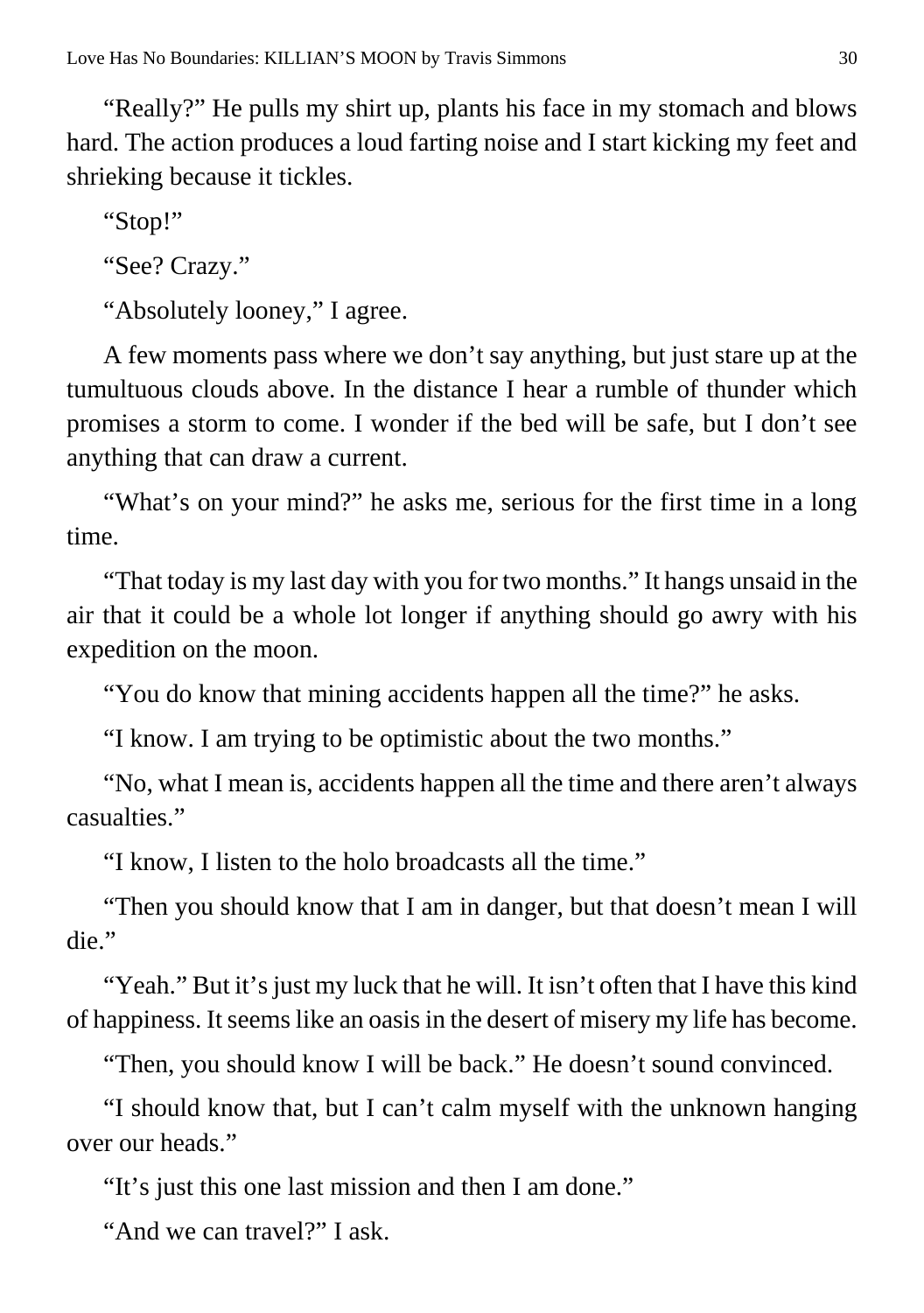He nods, but I start crying because I can't imagine that future happening, I just have this overwhelming sense of loss and he hasn't even gone anywhere yet. It pisses me off that I can't just enjoy these last hours we have together.

He pulls me close to him and holds me tight as the thunder rolls closer. When I open my eyes, my head sore from crying, I can see the flashing of lightning in the distance and feel the first drops of rain.

"We are going to get wet," I tell him.

"Nah." He waves his hands above us majestically and a force field wobbles into place, creating a nearly translucent bubble around us. He removes his clothes and tosses them at our feet.

"Again already?" I ask, taking my shirt off.

"Do you want to? I was just thinking how much more natural it feels to be naked around you."

This time when we make love it is tender; it isn't filled with need and hunger, but with a slow burning fire that lasts for a long time.

When we are done we sleep for a while, wrapped in each other's arms just feeling the waves rock the boat-bed, listening to the thunder boom closer and closer, and listening to the rain hit the force field as if it is pattering onto a window.

"Do you believe in magic?" Killian asks me sometime later as we drift in a lazy half-sleep. We are floating listlessly along. We are lying on our backs in a tangle of clothes, watching as each bead of water hits against the force field as if it is sticking to glass before it languidly trails off to join the lake.

"I've told you, that damn chip in your head isn't magic."

He laughs at me, a deep rumble of a noise. Not the silly, blissful noise of yesterday, but a calmer, relaxed laughter. I know this side of him. Yesterday he was the person he shows to everyone else. Today, he is the person he shows when he isn't trying to impress, when all of his walls are down and he is just being Killian.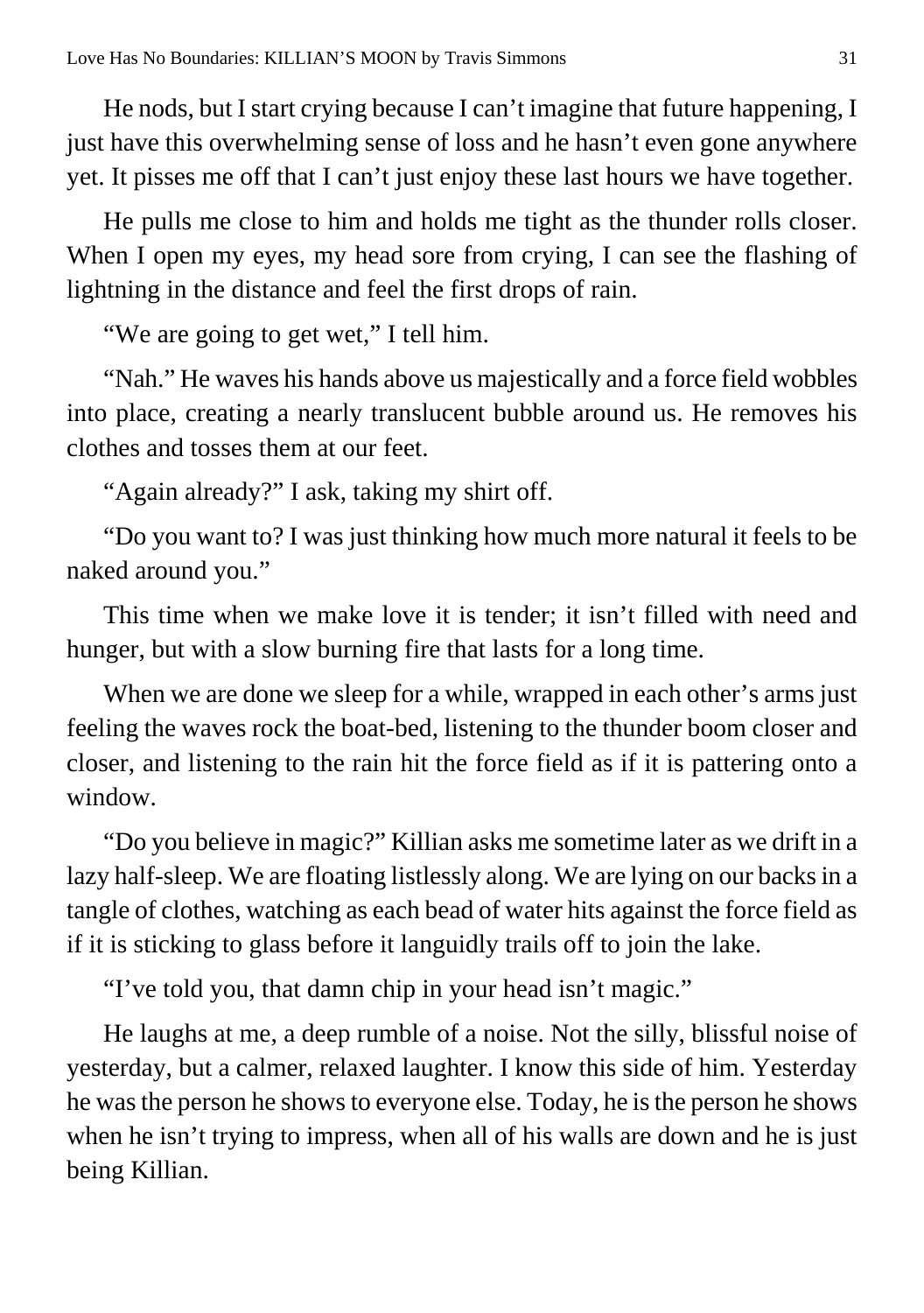"Not that." He flicks a bug off my leg and rolls on one side, his arm propping his head up. He stares at me with his aquamarine eyes and my heart skips a beat. "Real magic."

"Like witchcraft?"

"I guess. More passionate though."

"I used to, when I was younger. Now I'm not so sure." How could I? So many things I used to think were mysterious have been explained the more I learn and the more I have grown into an adult.

"I do," he tells me. "I feel magic every time I'm with you. Every time I'm inside you, it feels like two pieces of a puzzle that are meant to be together, meant to stay together."

I can hardly register what he is telling me. My heart is hammering so hard I can barely hear what he is saying and I really don't trust my voice right now.

"That's just lust," I say.

"It's more than that." Killian trails a finger up my stomach and I feel all the hair along my body electrically charged by that one touch. "It's like, when you see someone and your heart starts racing, and you can feel the throbbing beat of it through your entire body. You feel supercharged with this energy that seems larger than you, hard to fit inside your flesh. You think if you could just cast that energy out of yourself you could work wonders."

"I think I know what you mean," I say quietly. He is close to me, but this time it is different. He is close to me in a way that is more than physical. I can feel that energy in me now, that throbbing heartbeat and, though I am not horny, the blood runs straight to my cock. But it's more than that. I don't specifically want him to take my length into his mouth, but when he does I lay back and watch the rain fall on the force-field, and then trail off like tears.

When we finish, the moon is starting to come out, and I look up to see the chunk that had blown off in the mining accident. Even with the cloud cover I can see the lights shining inside that crater and know Killian will be headed back there tomorrow.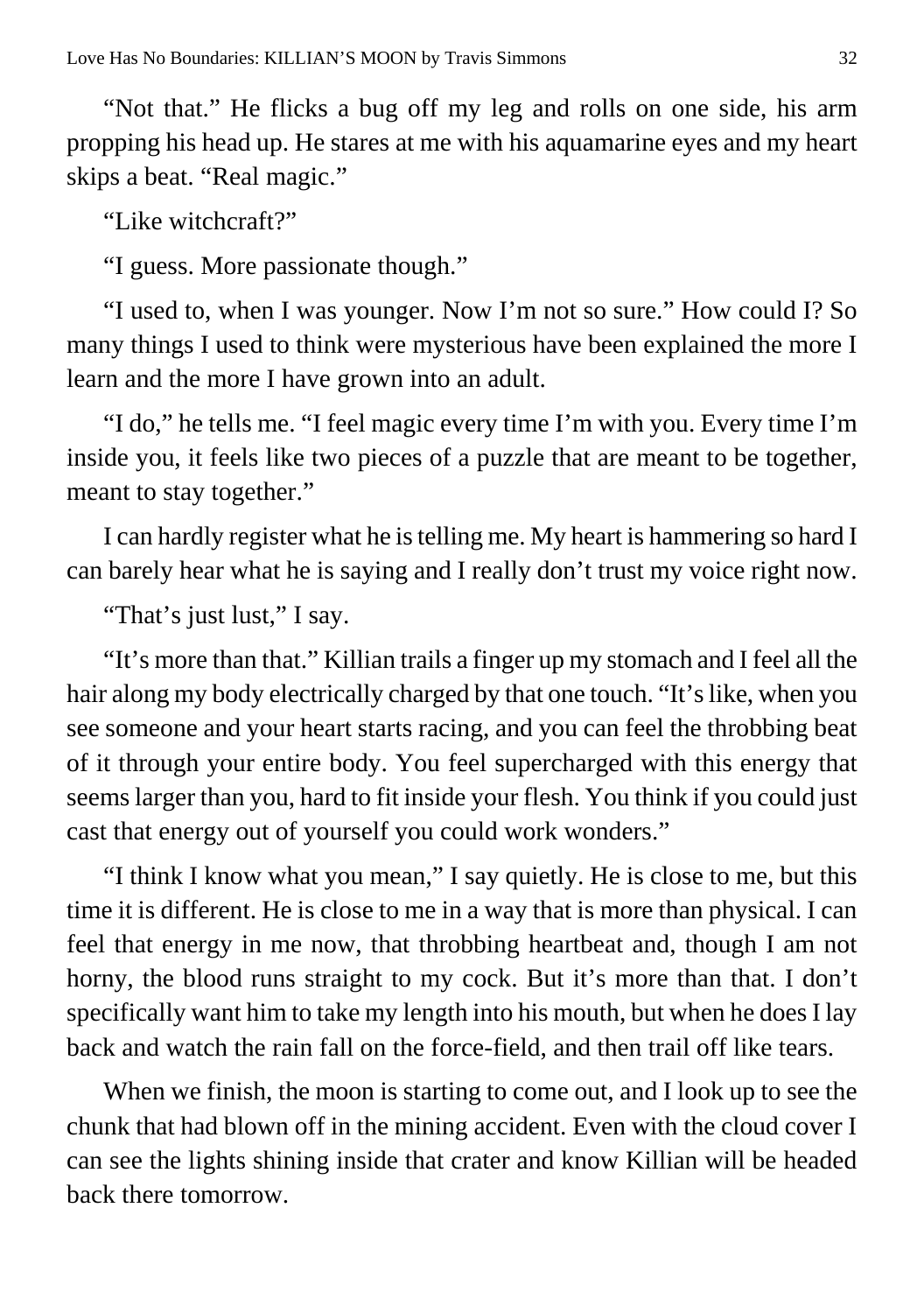"There isn't anyone I want more than you," Killian tells me. "Here, I have something for you." He leans down to our feet and grabs his shorts. There is a minute where he fumbles in the folds of fabric before he comes back with a necklace.

"Seriously?" I ask. I hadn't expected a proposal when I got the holo yesterday.

"Taven, I am serious that I want you. I have wanted you for a long time now, but was so unsure of so many things. Now that I have decided to get out, I want you to be mine."

"Is that an actual proposal necklace?" I ask, sitting up and inspecting the silver locket he is holding. He flips a catch and it opens up. Inside I see the miniature chip and the attached needle. "You really did plan for this didn't you?"

"This is a really cheap one. I wasn't out much if you said no. If you accept, I will get another one when I get home, a better one."

"What do you mean a better one? That is just silly. It doesn't matter how expensive it is. It's just a symbol of something you can't put a price tag on."

"Is that a yes?"

I want to answer immediately, I open my mouth a couple times trying to get the *yes* out, but things are just moving so fast.

"Look, if we decide against it later we can just destroy it in water. I know this is awfully sudden, but it isn't like we are complete strangers."

"No, I know that. I just never expected all of this!" I am just so overwhelmed that it is really hard for me to find words to express what is going on inside of me. It isn't all just love, there is a lot of fear there too. Am I ready to accept this if he dies? Am I ready for my life to change like this? I am twenty-six cycles. Is that too young for all of this? And where I am living will I ever find someone I am so over the top in love with as I am with Killian?

"Listen, I know I have said not all mining accidents end in death, but there is a real possibility there, Taven. I want to make sure you are cared for if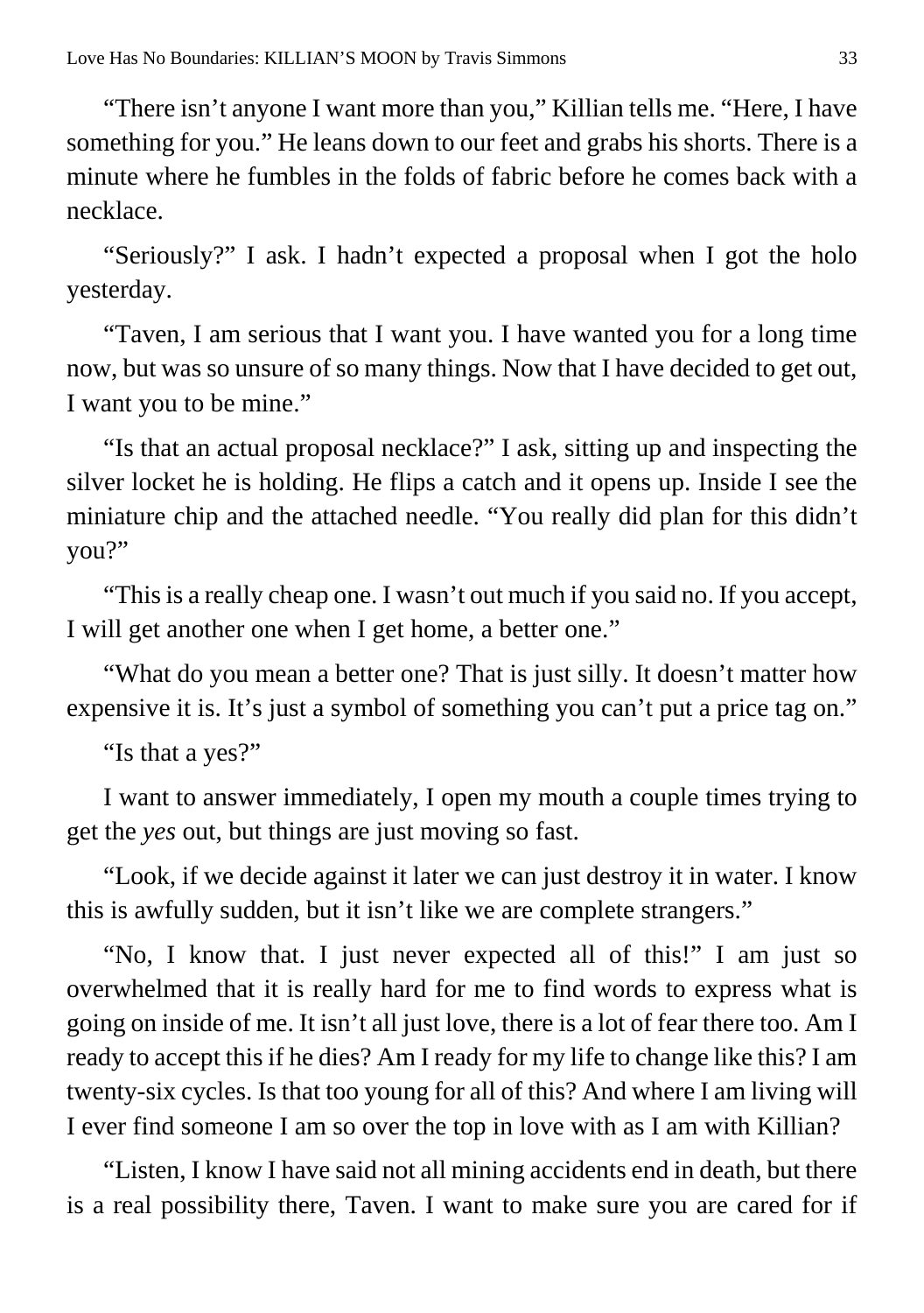something happens to me. The chip in this proposal necklace holds all of my will in it. If we prick our fingers and let our DNA seal the deal, I know you will be cared for if something happens to me."

My head is spinning and the thunder overhead only confuses me more.

"New missions like this are the most dangerous, and I can't guarantee I will be okay this time if there is another accident. Being so close to the end of my time with space mining means that they probably won't put me in the most dangerous of jobs, but there have been budget cuts lately and I just don't know where I will be when I go back." His voice is starting to take on the tone of defeat, like he already suspects my answer is no.

Since my voice won't work, I reach out and take the necklace from him. I work the catch and see the silver locket flip open. I stare at it for a moment, and I see the small green numbers flashing on the computer display. The needle is on the opposite side of the locket, small enough to cause minimal discomfort but large enough to draw out enough blood to get a DNA reading on. Once both of our fingers are pricked and the locket closed, our proposal is a legally binding contract, the tip of the needle inscribing our blood on the pact like a signature.

I place my thumb on the side of the locket with the needle. I feel Killian place his hand on my knee, and I stop thinking of him as a fling, as a wayward vagabond, and instead as my other half. I feel the needle break the surface of my skin as the first blinding flash of lightning illuminates the darkening sky.

This man, sitting naked before me, fearful as a child that I will disappear in the night, is the one I am giving myself to now. It's like a secret door has opened up and I have been let into a world I've only glimpsed through murky windows before. A world other people were privy to, but I would never truly know.

He looks into my eyes, and there is a connection. I feel my heart go out to him and know that at this moment we are promising one another the life of a couple. A shared life with appointments and photographs and pets, maybe kids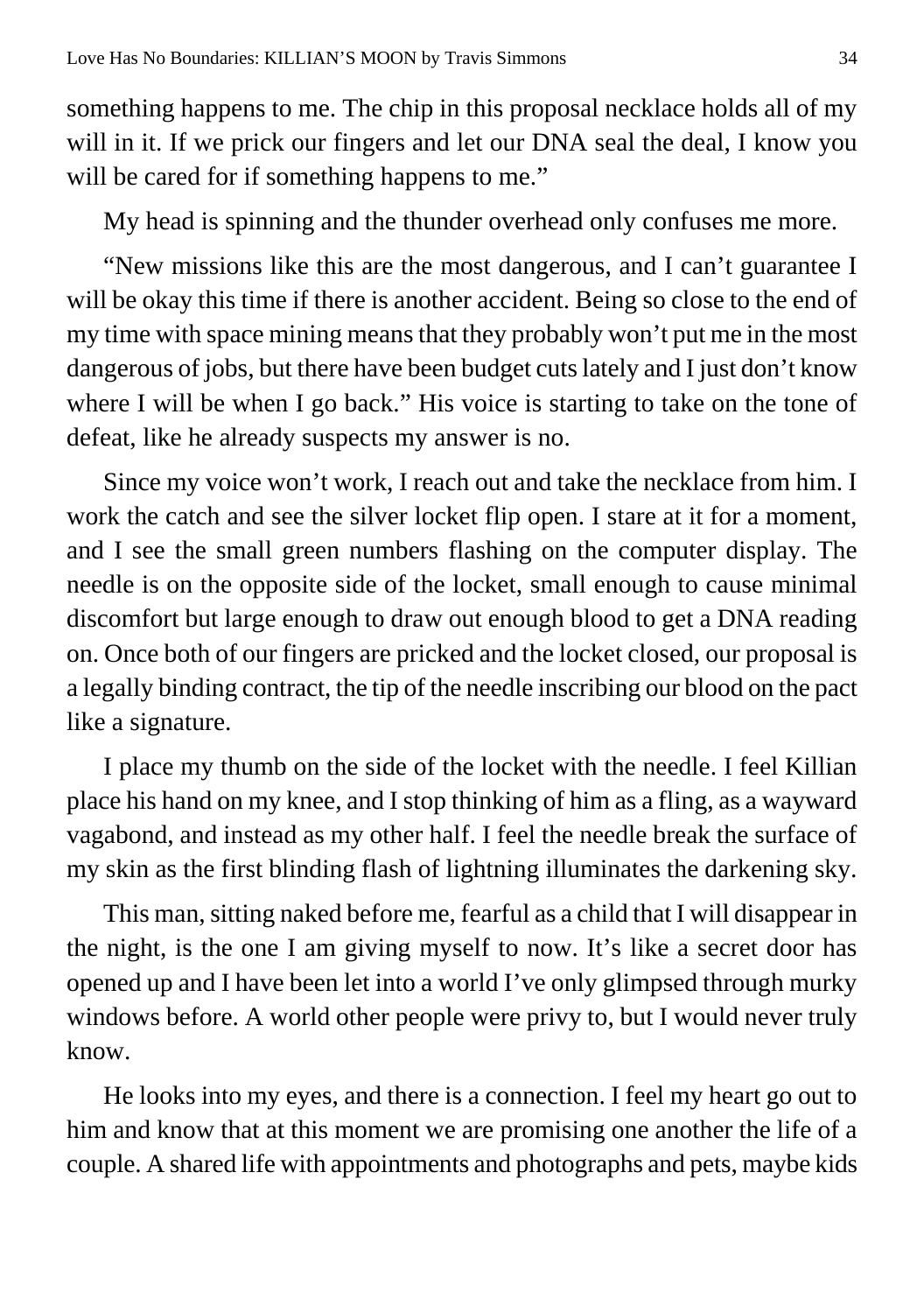one day. A true family. Something I lost long ago and never thought I would have again.

I don't stop pushing until my thumb is flush with the sides of the locket. I take his face in my other hand and just nod my head. There are tears standing in his eyes. I pull him close and kiss him tenderly. His lips quiver against mine and I realize he is as nervous as I am.

"For the record," I tell him, pulling away. "I am not doing this to be taken care of. I am doing this because I love you."

"I know. You aren't the type that needs taking care of. But I am the type that needs to take care of someone. I can go back to the moon now, confident that if the worst happens, that I have provided for you long past my life."

I feel the needle retract as I remove my thumb from the locket. There on the tip is a drop of blood that slips down the side of the needle and into a compartment below. I hand the proposal necklace back to Killian and he punctures his finger with it much more assuredly than I did.

He removes his finger, and gives the blood a second to reach the other side of the compartment before he closes the locket. There is a moment of mechanical clicking and some whirring noises.

"Congratulations Taven Majors and Killian Myles on your betrothal," a mechanical female voice says.

"There." He breathes a sigh of relief. "Now, if something happens…"

"Stop." I shake my head. "I don't want to hear you say it. I know where to take it when I need to have the will claimed."

"Good."

\*\*\*\*

When the morning comes, I find we have drifted back to his dock. Killian climbing out of the boat-bed is what wakes me up. He is still naked, and I don't mind that. But I am panicked that it is the fateful day already.

He helps me out of the boat and hugs me tight. I close my eyes and feel the warm wind playing across our skin, I feel the entire length of him pressed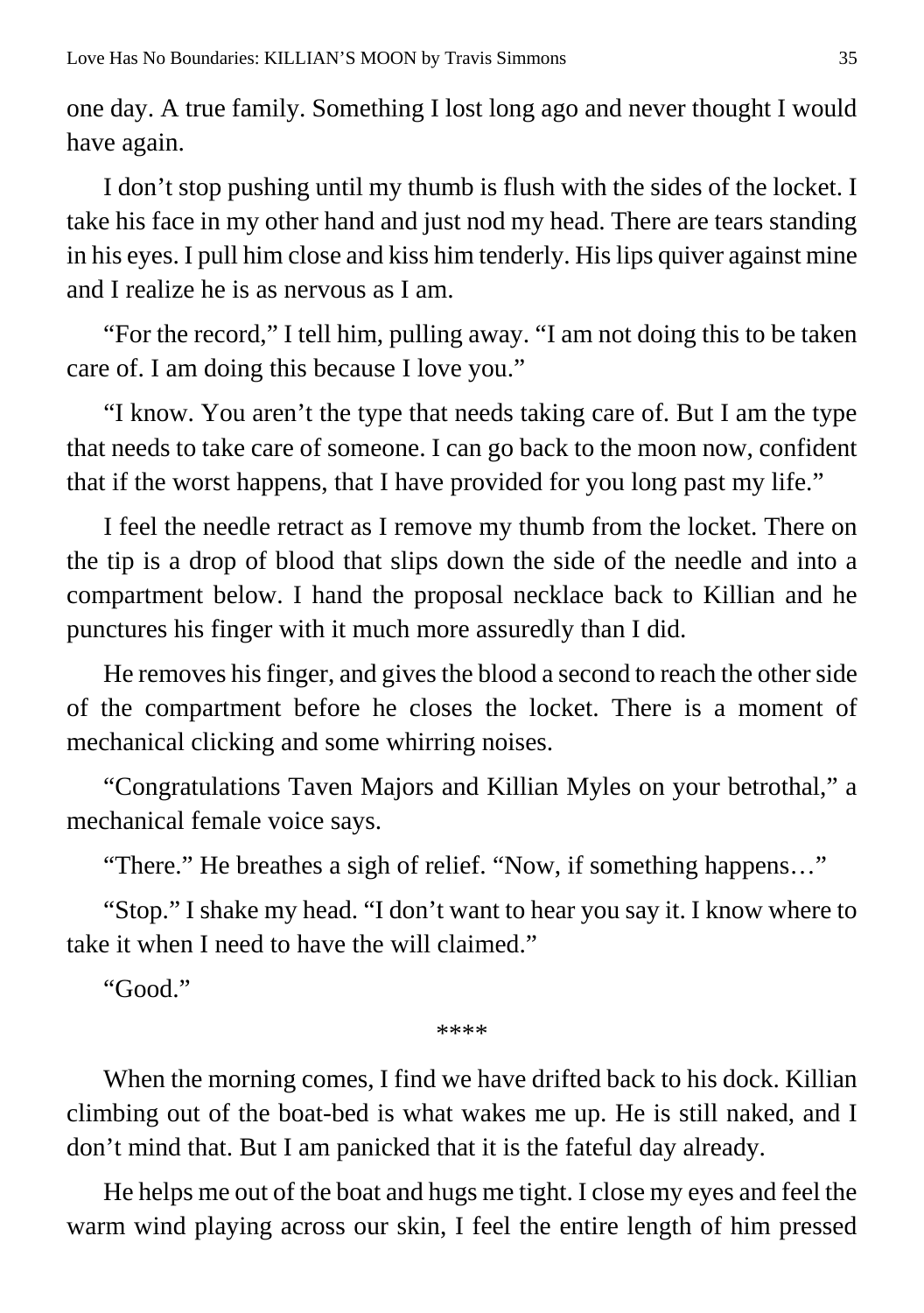against me, his feet on the outsides of mine, his heart thumping against my chest, slightly off rhythm with my own. It feels like an eternity that we hold each other, but sooner than I would like he is pulling away and kissing me on the mouth.

"I have to get ready," he tells me.

"Where are you headed to first?"

"I have to check in at Neoma City, and then I will be shuttled out to the dig site tomorrow."

"When do you actually start work?"

"Not really sure, could be as soon as I get there, but more than likely it will take a day or so to get to the major work."

"Do you want something to eat?"

"Yeah, but I want to cook for you today. Why don't we shower first?"

There is something about summertime that makes me feel less dirty than other seasons, but I realize what we did yesterday and that we are in need of cleaning up.

I am content today. Last night I felt like his leaving was a death sentence, but now the logical side of my mind is taking over and I know all of the broadcasts I listen to, and I have researched space mining enough to know the chances of Killian living are greater than his dying. It is a dangerous job, but not an assured danger.

I expect there to be sex, but there isn't. I don't think either of us could really function properly anyway after all the sex we had over the last couple days. I step under the hot water and feel it run in rivulets down my flesh. Killian steps in behind me and starts soaping me up. Once he is content that I am clean enough, I rinse off and return the favor, enjoying how the white suds bunch together with the contrast of his body hair.

"What's for breakfast?" I ask as we towel off.

"That's a surprise," he says.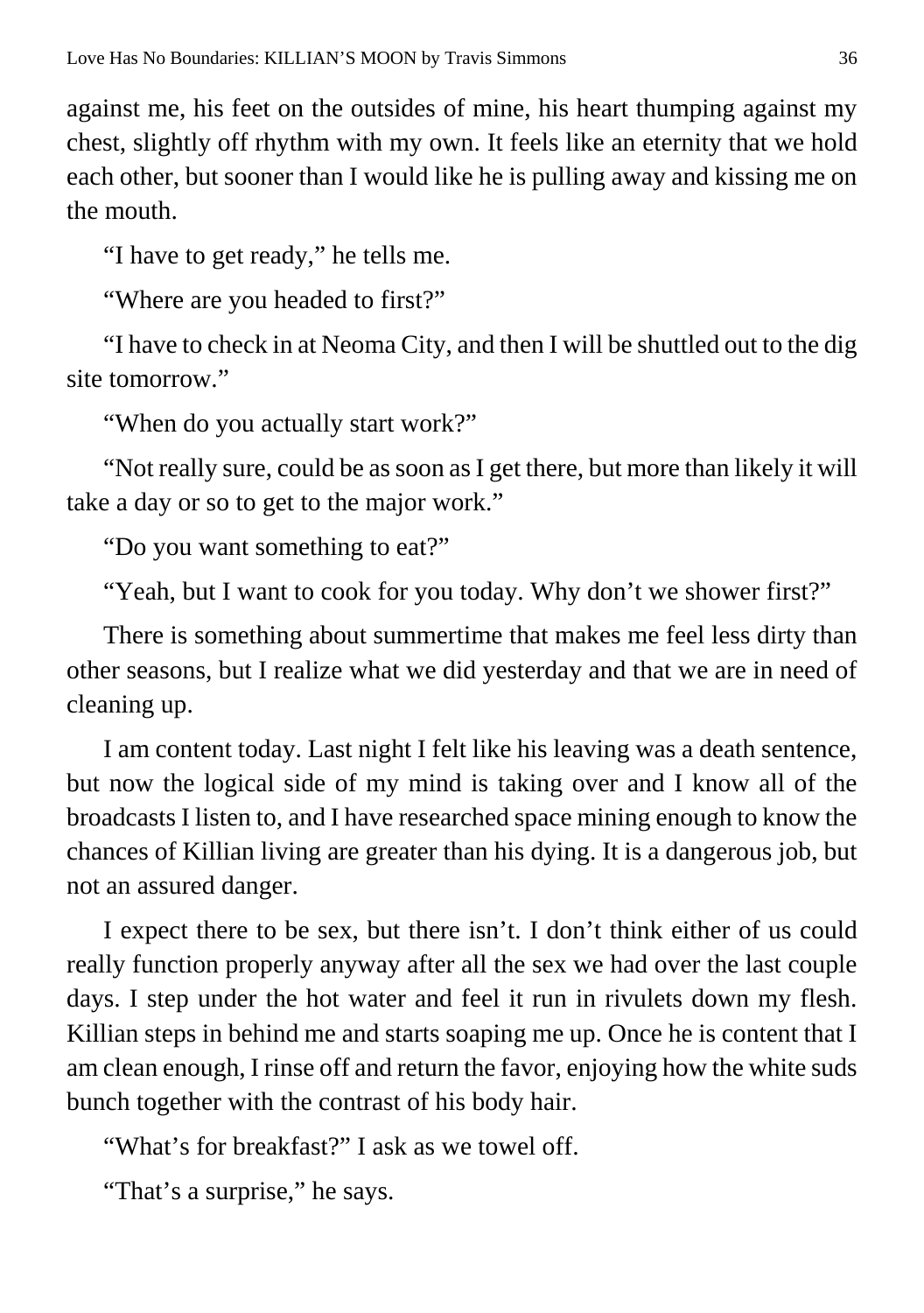I sit on the sofa and use the screen embedded in his coffee table to scroll through his list of books, while he slices and dices and cooks breakfast in the kitchen. At times I feel him watching me, but when I look out at the stove I can only see him in profile. He isn't looking at me, but he is smiling as he works. I know he feels it too, that this is our new normal. When he gets back we will have many more mornings like this, and many more evenings like the last couple.

I stand to go to him and he points at me with a spatula, a clump of egg dropping onto the floor.

"Sit your ass back down Mr. Majors, breakfast isn't done yet."

I sit back down with a sigh, and the holo comes on.

"There, watch something." Killian smiles.

"I hate space operas," I protest.

"You don't believe in aliens?"

"Isn't that kind of hard not to believe?" I ask.

"I don't know, is it?"

"Seriously Killian don't you ever watch the news?"

"As little as possible," he admits cheerfully.

"Don't you talk to people?"

"Not about aliens. Please, tell me your theory on space-life, Mister Sci-Fi Author."

"We've *found* life on another planet. Three in fact. One is a very large planet and similar in composition to Earth, one is very old, and the other is a wintry moon." I tell him.

"Really?" He truly sounds shocked, like he didn't know.

"How could you *not* know this?"

"I've been on the moon?" It is a weak excuse.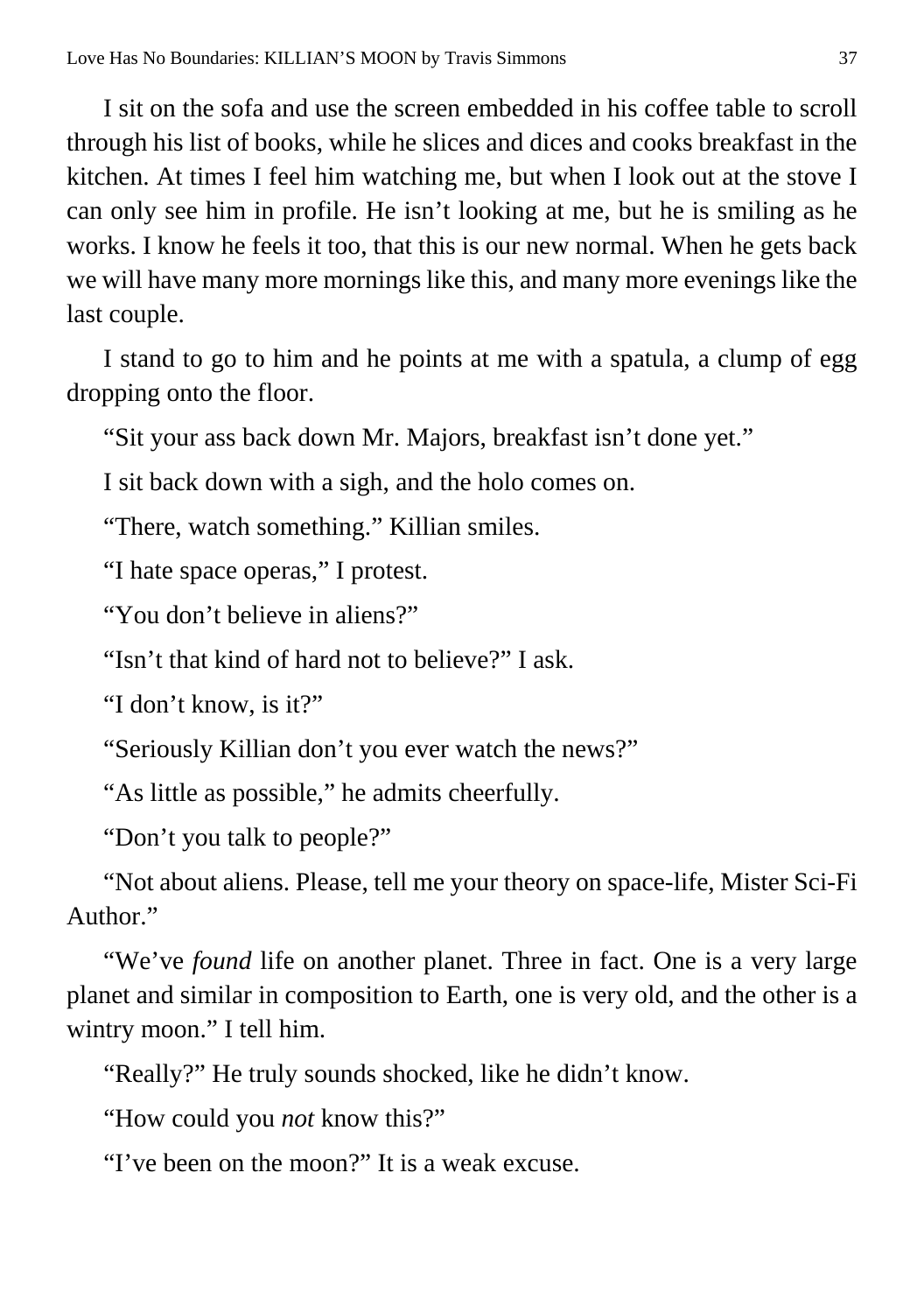Love Has No Boundaries: KILLIAN'S MOON by Travis Simmons 38

"Yeah, but you *do* have holovisions up there! You need to stop watching this trash."

"When did we find them? And are we sure? You know we have had many false alarms."

"Yeah, we are sure. We've streamed some data to them. Some old record that was sent into space almost two hundred years ago." I shrug, not really knowing the specifics on the data sent.

"So they are going to think we are primitive, then?"

"Really not all that much has changed."

"Enough has. When did they do all this?" He asks as if he doesn't believe me yet.

"Finding the aliens?"

"Yeah"

"I don't know, like three months ago. We just sent the data to them a week ago."

"I was in Egypt."

"They *have* holos there too, you know."

"Yeah, I know." He seems to be giving in.

"You are messing with me, right?"

"Nope. Breakfast is done."

"About time, I am starved." I take the glass tablet out of his coffee table and start scrolling through the headlines. "Here, educate yourself." I sit the tablet on the table before him. The article pops up in front of him, projected into the air by the tablet. He reads as we eat the eggs and fruit he prepared.

"Wow, that's crazy."

"Yeah, that's what everyone else said… *three freaking months ago when we found them!*"

"Okay, okay, I will start reading the news more."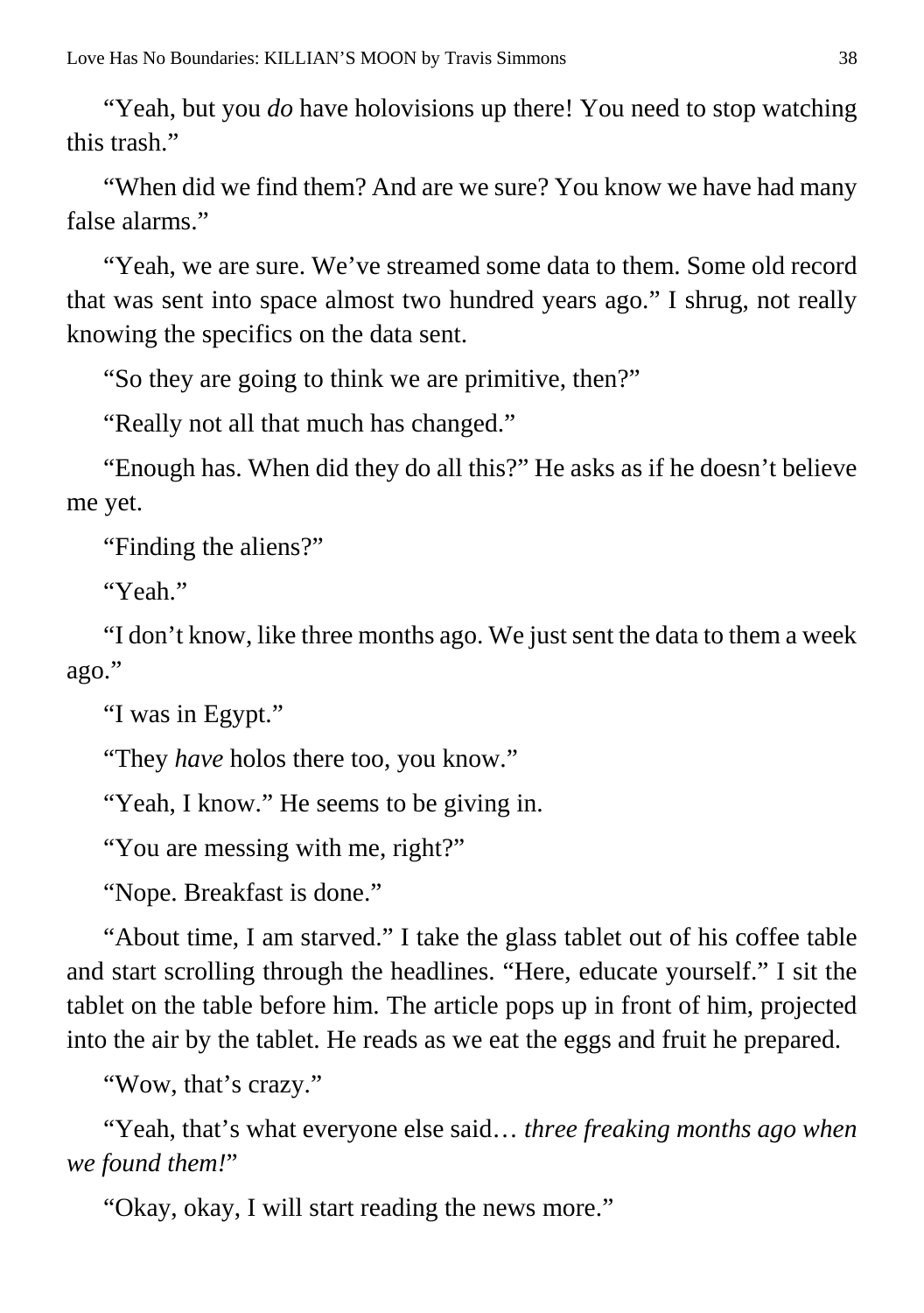When breakfast is done, I clear up the table while he goes upstairs to pack. When he comes back down he is wearing the skintight silver suit everyone has to wear when leaving the atmosphere. There is a tube that runs from the suit around his right wrist to his nose, where it forks into each nostril.

"I think that's all," he says, and he moves closer to me. He holds out his hand and takes mine. Into my hand he places a key. "To the house, use it whenever you want. Feel free to move some stuff in if you like."

I nod and shuffle my feet nervously.

"And here's this." Over my head he slips the proposal necklace, and I put it under my shirt, feeling the cool metal against my heart and the whirring of the computer chip inside like a fly trapped in a bottle, beating its wings feebly for release.

Now that the time is upon us, it feels strange, like we are bracing ourselves for the worst.

"Where would you like to go first when I get back?" he asks, pulling me tight. The space suit is like armor on him. It doesn't feel right, having only ever seen him with casual clothes on, or naked.

"I would love to go someplace remote with you, where we can just spend a week full of moments like these last two days."

"The Frozen North?" he asks. "They have some really awesome yurts up there we could camp out in."

"Oh, yes! I've always wanted to go there."

"It's a plan. Now, give me a kiss. I have to go."

My throat is tightening up and I can't form any words. I was afraid this was going to happen. I hate the quiver in my chin, I hate how my face is scrunching up.

"I'm sorry," I whisper because I can't actually make the words come out.

"Don't cry," he says into my ear. He leans back and kisses me. "I promise not to be reckless. I have something worth coming back to now."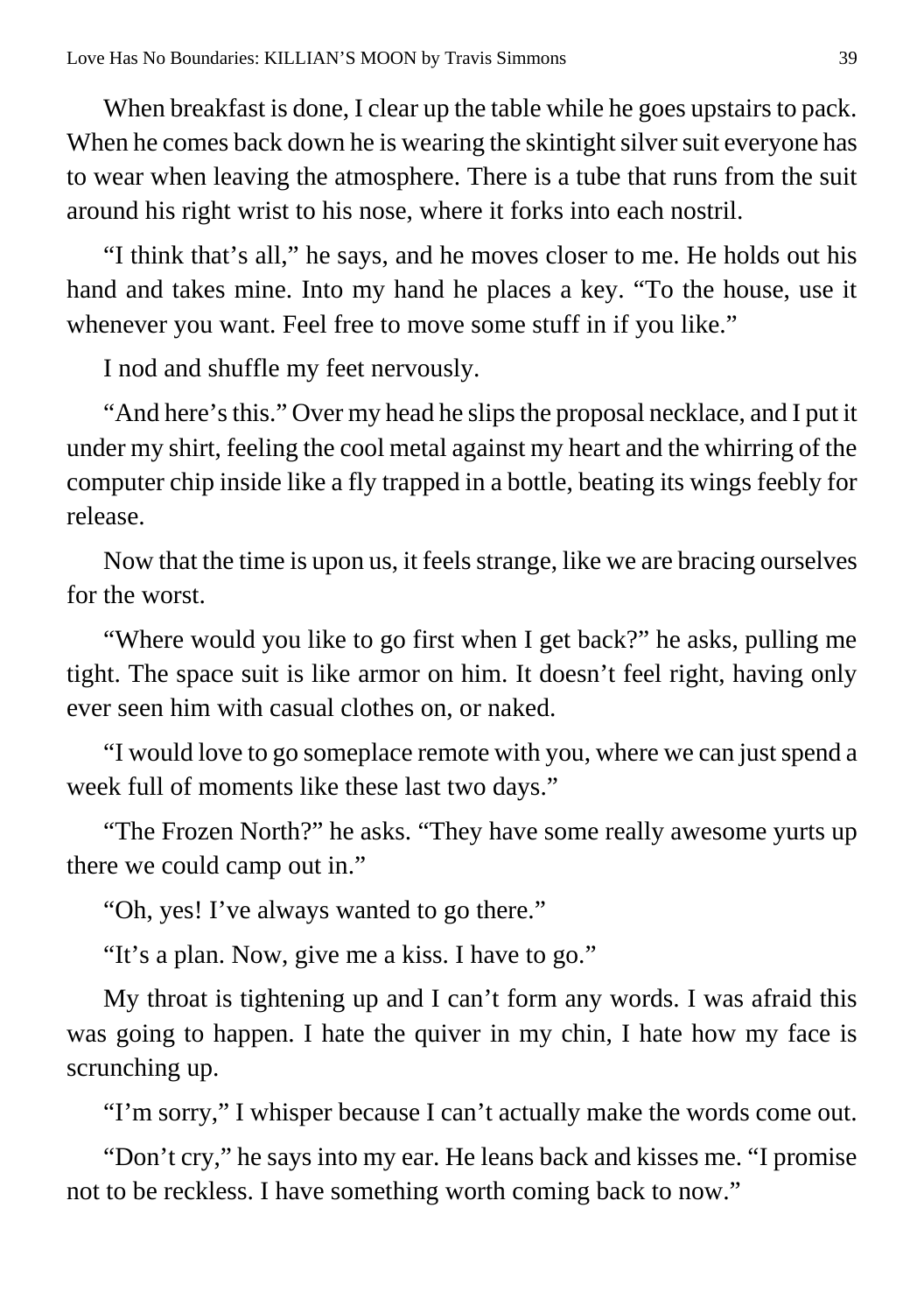"I know," I nod.

"And two months really isn't that long. I will send correspondence as often as possible." He pulls me into him again and my hands slip over the resilient suit, wishing for all the world that I was feeling the skin that is underneath it.

"Walk me out?" He takes my hand and we exit the front door, and around the side of the house where his SES is sitting under a tarp. He flips the tarp back. His SES is big enough for two people, compact and shaped like a triangle. It is a popular model and color. There is storage in the back, and he has already loaded most of his stuff in it. I am sure he just never unpacked it. Killian could live his entire life out of the back of his SES.

At his approach, the door opens. He smiles at me and I claim one more kiss. I draw in the smell of him, but it is masked by the metallic, chemical smell of the suit. Chemicals that will help protect him if something should happen in the atmosphere that his SES can't handle.

"I love you," he says, and kisses my forehead. "Two months and we will be together."

"Two months." I nod. "I love you too."

The door slides shut behind him and he places a small earpiece in his ear. On the dash, the holo of a thin black man appears.

"Peters, are you packed?" I hear him ask. He winks at me and I smile back. Darren Peters is his longtime friend.

"Yeah, man, just waiting on your lazy ass. Hey, who's that?" Peters asks, his holo turning to look at me through the windshield.

"That's Taven Majors, my fiancé."

"Oh man, that's awesome. Congratulations."

The vehicle starts kicking up a breeze from underneath and I step back as the wind blows my clothes and hair. There is a mechanical shift and the vehicle takes off, floating up into the air before drifting away to the west.

I stand and stare at it, watching until it is out of sight over the tops of the trees, and I keep watching, even though I can no longer see it. I am trying to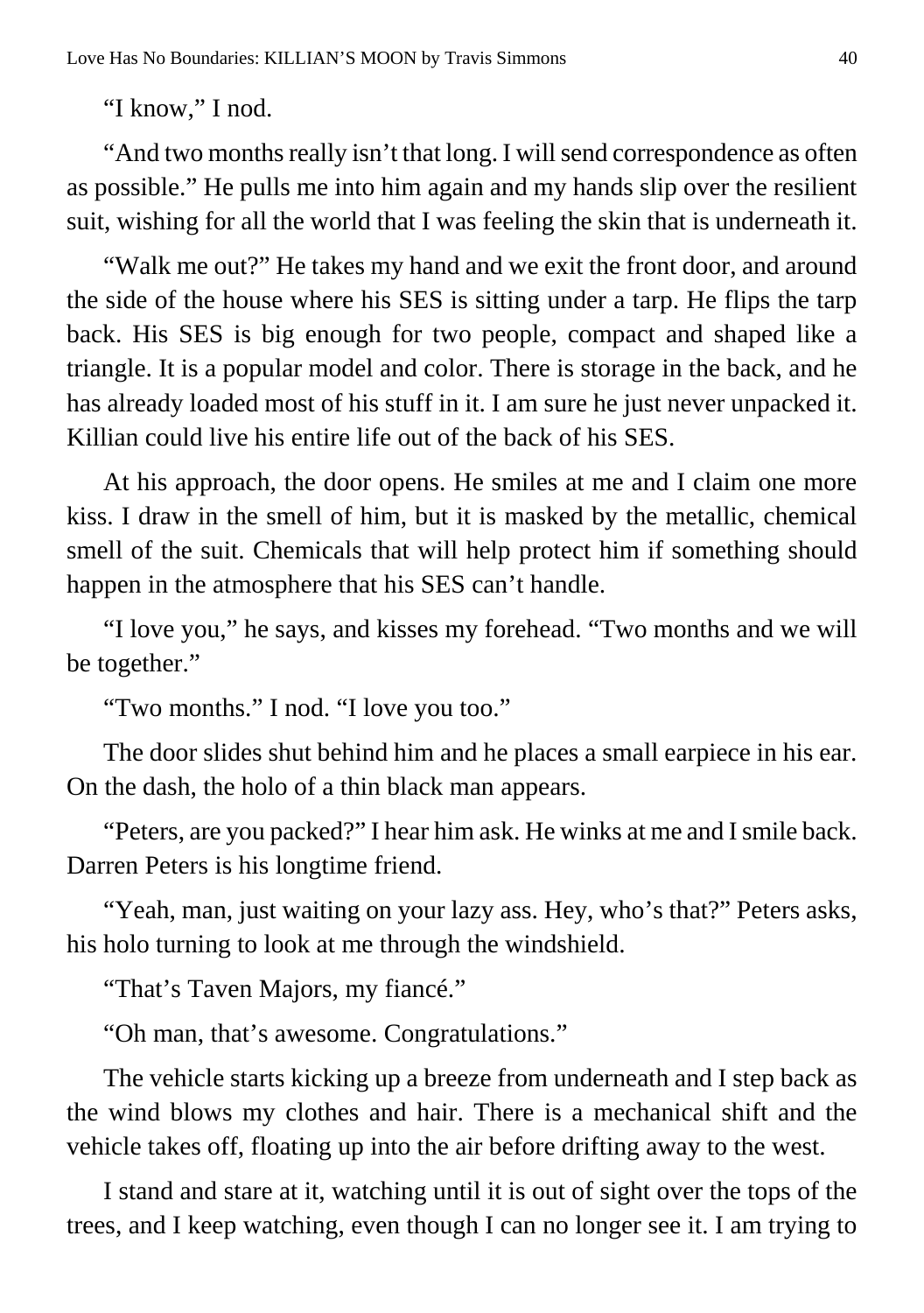make sure I am okay with this. I am trying to test myself. I know I have to lock up and get home. I had a project going before Killian turned my world upside down, and I have to get back to it. But for now I have to stand here, surrounded by the land he owns, as if that will make me feel close to him even though he is gone for two months.

In time I break my vision from the cloudy sky and go back into the lake house. I make sure everything is in order, the windows closed, the doors locked. I hesitate at the door, looking back at the dining room and the kitchen. Did this really happen? Is this real?

As I look around the house, the memories of the last two days come back to me and I can't help but smile. I feel the weight of the proposal necklace under my shirt and I know that yes, this is very real. When he comes back he will be my fiancé. He *is* my fiancé.

I close the door with a click and start walking back home, my feet taking me along the path automatically, which is a good thing because my mind isn't on the journey home, it is on my thoughts, and the memories of the last two days and how elated I am that I didn't ignore his invitation.

If I had been asked two days ago what I thought would have happened when I came here, I would never have said I would be leaving with the love of the man I have wanted since we first met.

The high follows me home, and my sight is fixed on the ghostly outline of the moon hanging in the morning sky. Looking at the moon I feel closer to him. I feel like the moon is just another form for him. He is my man in the moon, and that is his moon. That's Killian's moon.

#### **THE END**